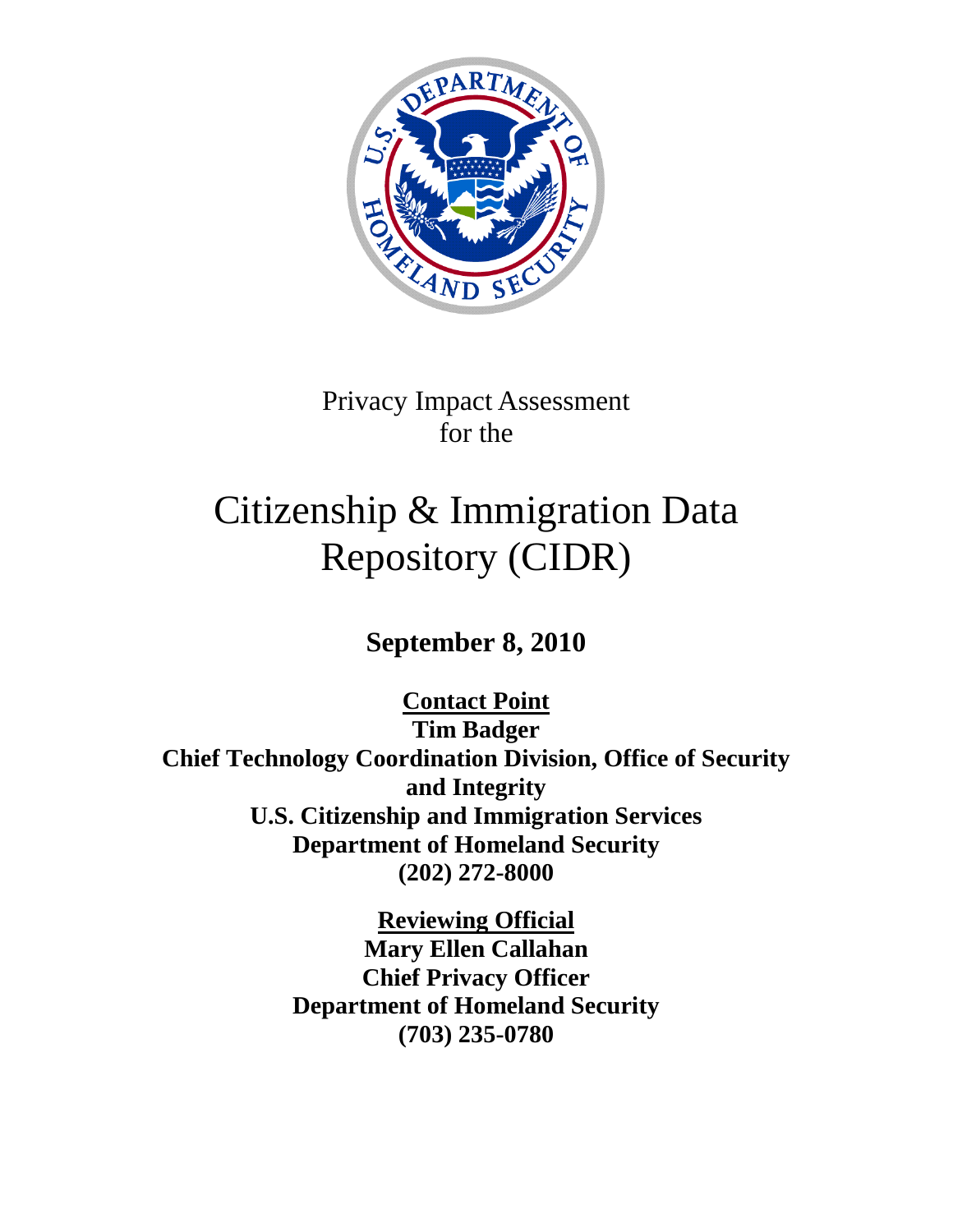

## **Abstract**

The Department of Homeland Security (DHS) U.S Citizenship and Immigration Services (USCIS) developed the Citizenship Immigration Data Repository (CIDR), hosted on DHS classified networks, in order to make information from multiple USCIS benefits administration systems available for querying by authorized USCIS personnel for the following three purposes: (1) vetting USCIS application information for indications of possible immigration fraud and national security concerns, (2) detecting possible fraud and misuse of immigration information or position by USCIS employees, for personal gain or by coercion, and (3) responding to requests for information (RFIs) from the DHS Office of Intelligence and Analysis (I&A) and/or the federal intelligence and law enforcement community members that are based on classified criteria. In conjunction with this PIA, DHS is issuing a new Privacy Act system of records notice to cover the search parameters and the results of the searches.

## **Overview**

USCIS collects personally identifiable information (PII) directly from and about immigrants and non-immigrants through applications and petitions for the purposes of adjudicating and bestowing immigration benefits. USCIS maintains a number of systems to facilitate these purposes, including: the Computer Linked Application Information Management System (CLAIMS 3), CLAIMS 4, the Refugees, Asylum, and Parole System (RAPS), Asylum Pre-screen System (APSS), Re-engineered Naturalization Application Casework System (RNACS) and Central Index System (CIS). As part of the adjudication process, USCIS personnel carry out a number of steps to ensure that an individual is eligible for a requested benefit. One of these steps is the performance of background checks to make certain that an individual is not attempting to obtain the requested benefit by fraudulent means, has not committed a Crime Involving Moral Turpitude<sup>1</sup>, and/or does not pose a public safety threat or a threat to national security.

USCIS developed CIDR, hosted on DHS classified networks, in order to make information from these USCIS systems available to authorized USCIS personnel for the purposes of: (1) vetting USCIS application information for indications of possible immigration fraud and national security concerns, (2) detecting possible fraud and misuse of immigration information or position by USCIS employees, for personal gain or by coercion, and (3) responding to RFI from I&A and/or the federal intelligence and law enforcement community members that are based on classified criteria. CIDR enables authorized USCIS users to more efficiently search multiple USCIS systems from a single entry point, the results of which will be retained in CIDR. CIDR"s position on DHS classified networks allows USCIS to securely conduct searches based on classified parameters and searches based on possible fraud and national security concerns.

There are occasions when USCIS receives RFIs through I&A from members of the Intelligence Community (IC) and Law Enforcement (LE) that are classified and or occasions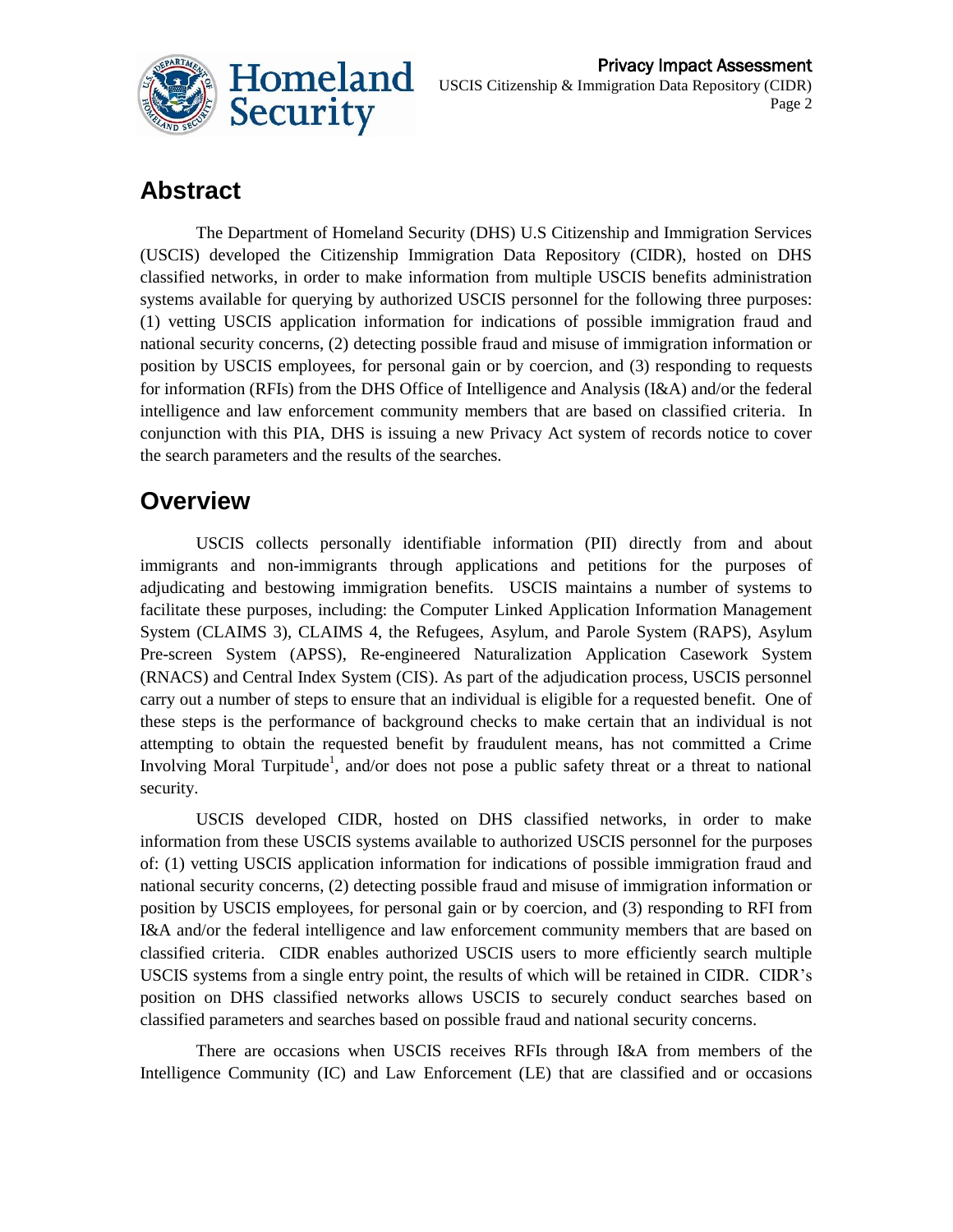

when USCIS receives classified investigatory leads related to one of its employees. In order to assist with classified investigatory leads and/or respond to classified I&A RFIs, USCIS must conduct searches on unclassified data sets whose parameters are classified. To facilitate a more efficient and secure environment in which to conduct these queries and to store their results, DHS determined that creating mirror copies of its unclassified data sets on the classified side would be the most appropriate solution. CIDR provides the capability to properly conduct and protect classified searches and maintain detailed audit trails of search activities and results. Copying unclassified data from the unclassified systems to a classified site does not render all this information classified. Only the search parameters and their results are classified. CIDR will enable USCIS personnel to perform searches of its non-classified data sets in a classified environment; ensuring that the integrity of the classified RFI process is maintained. Based on the results of the searches performed in CIDR, USCIS will produce a response to the RFI, which will include the content of the RFI, information from CIDR that is responsive to the RFI, and any necessary explanations to provide proper context and interpretations of the information provided. These responses will contain PII when de-identified or statistical data cannot satisfy the RFI. These responses will be produced by USCIS personnel as separate electronic documents and sent to I&A in the same manner that the RFI was received; usually via email over the classified email network.

DHS is in the process of implementing components of their Information Sharing Environment (ISE). The DHS ISE includes different architectural options for handling classified searches of information that is maintained on unclassified networks. CIDR is one example in which all the data is replicated from the unclassified network to the classified network. DHS is reviewing other approaches, including federated searches between networks. Appropriate privacy documentation will be completed for all approaches that are finalized.

## **Section 1.0 Characterization of the Information**

The following questions are intended to define the scope of the information requested and/or collected as well as reasons for its collection as part of the program, system, rule, or technology being developed.

#### **1.1 What information is collected, used, disseminated, or maintained in the system?**

#### **CIDR-MAINTAINED INFORMATION**

l

CIDR contains information largely maintained in other USCIS systems described below. CIDR will not modify the source data contained in the underlying systems. If information is responsive to an authorized query, CIDR will maintain the following: 1) a copy of the search, 2) the results, 3) information related to the purpose for the request, 4) with whom it was shared, 5) the DHS assigned RFI tracking number, and 5) the Fraud Detection and National Security Data

<sup>&</sup>lt;sup>1</sup> See Immigration and Nationality Act (INA)  $\S$  212 and 237; (8 U.S.C.  $\S$  1182 and 1227).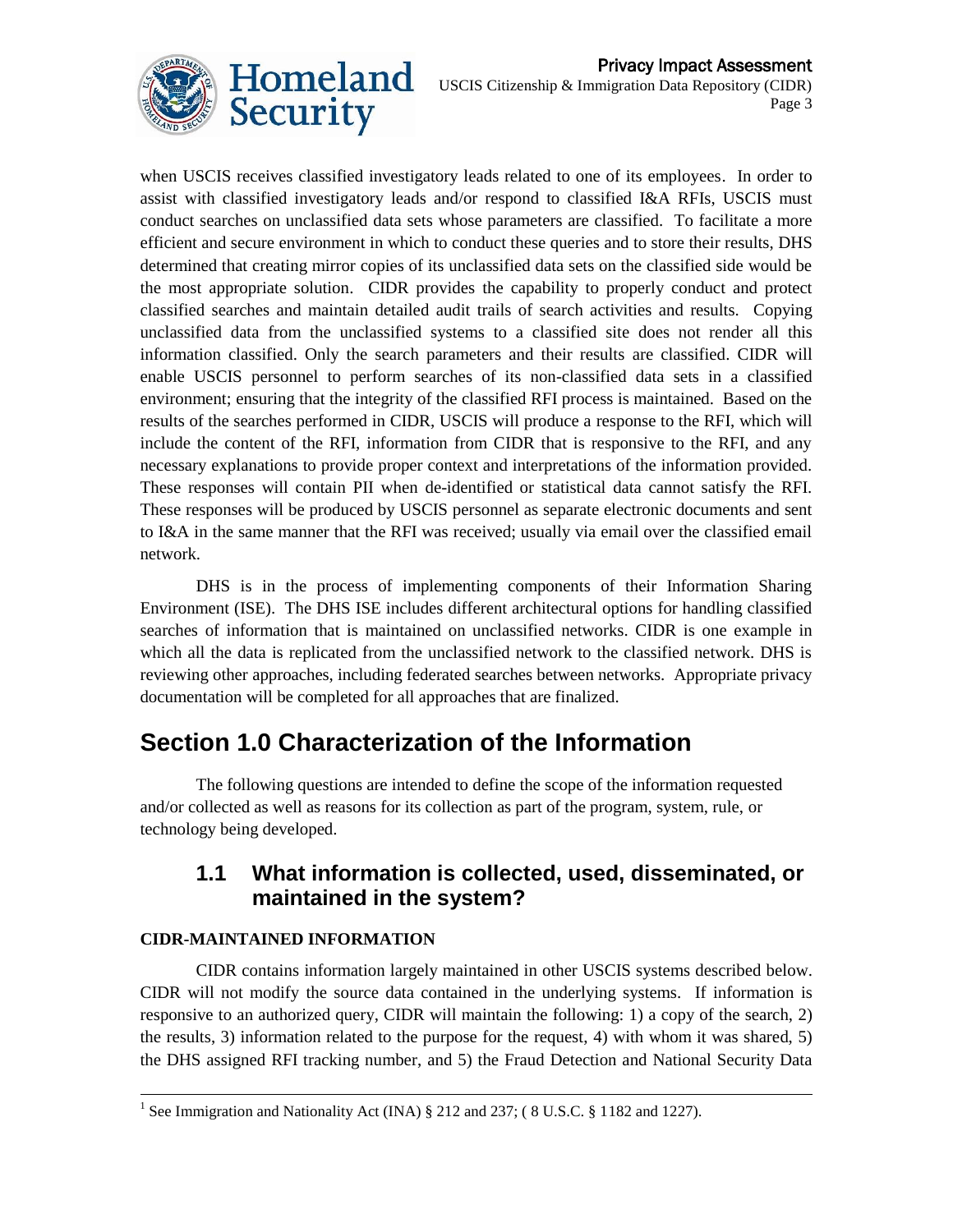

System (FDNS-DS) $^2$  assigned case number and/or a USCIS RFI tracking number.

CIDR also has the capability to store digital record "pointers" that enable a user to look up records in other classified systems, to include the National Counter Terrorism Center"s (NCTC) Terrorist Identities Datamart Environment  $(TIDE)$ ,<sup>3</sup> and associated tracking number or a message trafficking indication number from classified sources. CIDR will not have a direct link to these classified systems or sources, nor will data contained in CIDR be shared with systems external to USCIS.

CIDR will also maintain the Classified Letterhead Memorandum  $(LHM)$ .<sup>4</sup> The LHM contains the classified responses provided by the FBI in response to USCIS background check requests. Currently, the LHM is sent to USCIS electronically using the Homeland Security Data Network (HSDN). CIDR users will be able to search the metatag data fields of the LHMs. These fields include: First Name, Last Name, A-Number, Place of Birth, Date of Birth, and Social Security Number. In addition, users will be able to query the response text for other key words.

#### **USCIS SYSTEMS SOURCE DATA TO BE INCORPORATED IN CIDR**

CIDR receives a mirror copy of CLAIMS 3, which is hosted on DHS unclassified networks and updated daily. In future releases of CIDR, copies of datasets from CLAIMS 4, RAPS, APSS, RNACS, and CIS information, which are also hosted on DHS unclassified networks, will be incorporated and updated once daily. CLAIMS 3, CLAIMS 4, RAPS, APSS, RNACS, and CIS all have current privacy documentation in place covering their use of PII. A description of each IT system that CIDR draws or will draw upon is included below.

The following IT systems are covered by the DHS/USCIS-007 Benefits Information System (BIS) System of Records Notice (73 FR 56596 published on September 29, 2008.

**CLAIMS 3** is a case management system containing information used to process all immigration benefits, except naturalization, asylum, and refugee claims. Information in CLAIMS 3 includes information provided by the individual on the application for a requested immigration benefit, and varies depending on the benefit. The system contains information to indicate which steps of the adjudication process have been completed such as, an appointment to submit biometrics for a background check, other pending benefits, and whether the applicant is suspected of fraudulent activity.

**CLAIMS 4** is an electronic case management application tracking and processing system. USCIS uses the system as automated support for the variety of tasks associated with processing and adjudicating N-400 Applications for Naturalization. Naturalization is the process by which a foreign citizen or national acquires U.S. citizenship after he or she fulfills the requirements established by Congress in the Immigration and Nationality Act (INA). USCIS personnel responsible for adjudicating and supervising naturalization cases, and USCIS clerks supporting these functions, use CLAIMS 4 to track the naturalization adjudication process from

<sup>&</sup>lt;sup>2</sup> See Fraud Detection and National Security Data System SORN, 73 FR 48231

<sup>&</sup>lt;sup>3</sup> For more information see www.nctc.gov/doc/Tide\_Fact\_Sheet.pdf

<sup>&</sup>lt;sup>4</sup> The USCIS Background Check Request and Response process is addressed in the Background Check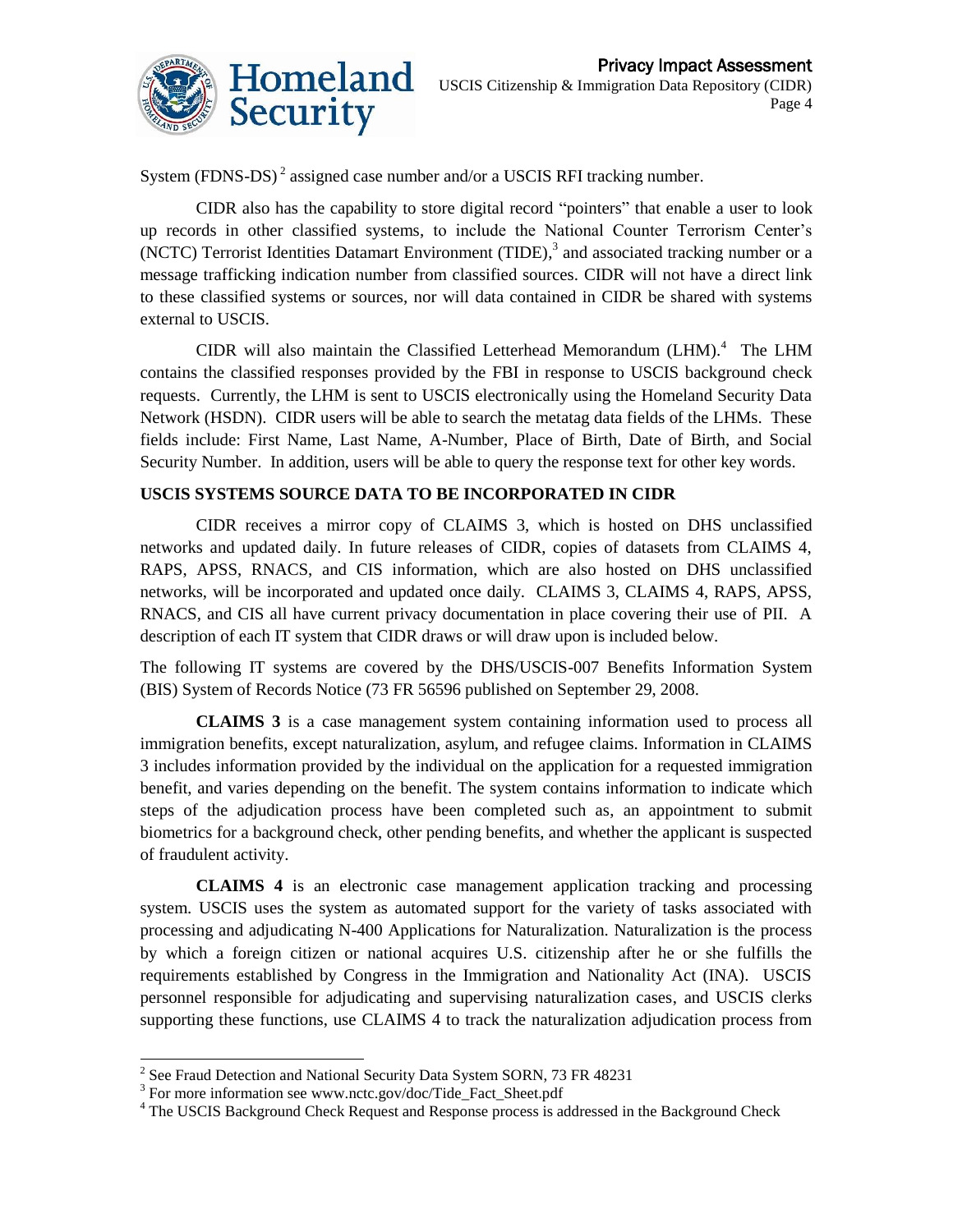

application to granting or denying of the benefit.

**RNACS** was originally developed to meet the information and case management needs of USCIS staff in headquarters, service processing centers, and the Citizenship Branches in district and regional offices. RNACS now supports USCIS" mission by expediting the completion of naturalization application processing, facilitating the management of the naturalization program, assuring uniformity in processing, supporting status queries on naturalization cases nationwide, and producing integrated management and statistical reports on all naturalization casework. RNACS was developed as an interim system to support naturalization processing in the period between the termination of Naturalization Application Casework System and the deployment of a replacement system (CLAIMS4).

The following systems are covered by DHS/USCIS – 010 Asylum Information and Pre-Screening 75 FR 409 published January 5, 2010.

**RAPS** is a comprehensive case management tool that enables USCIS to handle and process applications for asylum, pursuant to Section 208 of the INA and applications for suspension of deportation or special rule cancellation of removal pursuant to Nicaraguan Adjustment and Central American Relief Act (NACARA) § 203 of the INA. DHS officials can use RAPS to verify the status of asylum applicants, asylees, and their dependents, to assist with the verification of an individual"s immigration history in the course of a review of visa petitions and other benefit applications as well.

**APSS** supports the tracking and processing of "Credible Fear" and "Reasonable Fear" cases by Asylum staff. It provides for a prescribed progression of activities from data entry through interview, and the granting or denial of parole. It provides for updates on the establishment of identity, establishment of credible fear claims, mandatory bars, etc.

This IT system is covered by DHS/USCIS – 001 Alien File (A-File) and Central Index System (CIS) 72 FR 1755 published January 16, 2007:

**CIS**, 72 FR 1755, contains information on the status of 57 million applicants/petitioners seeking immigration benefits, to include: lawful permanent residents, naturalized citizens, U.S. border crossers, aliens who illegally entered the U.S., aliens who have been issued employment authorization documents, individuals who petitioned for benefits on behalf of family members, and other individuals subject to the provisions of the INA.

For additional information about the information collected, used, and disseminated and maintained in these systems, please visit [www.dhs.gov/privacy.](http://www.dhs.gov/privacy)

Finally, CIDR will contain audit trails of the USCIS IT systems discussed above. This data will be utilized by the USCIS Office of Security and Integrity to conduct investigations of

l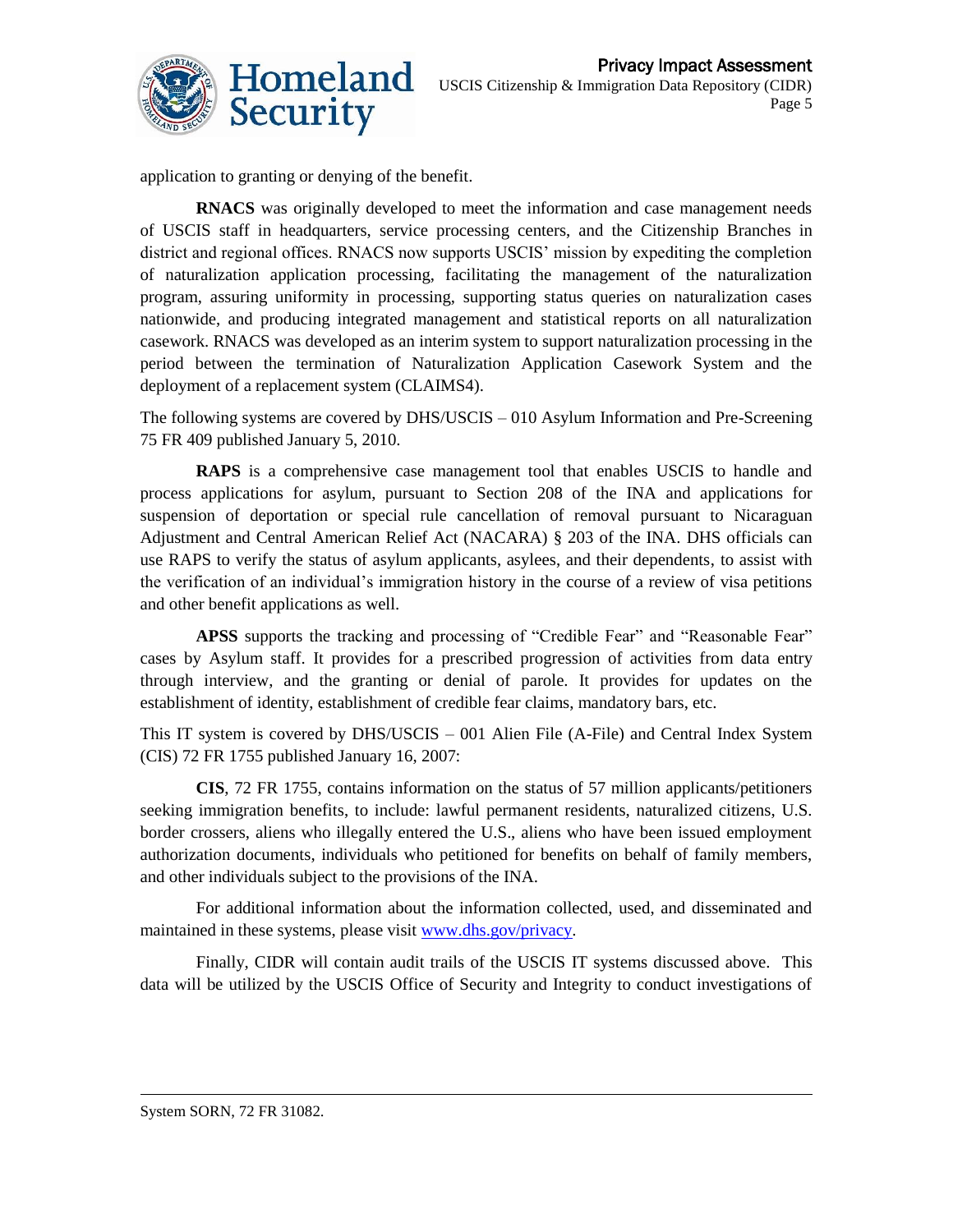

misuse or abuse of the data systems and to take remedial action to include adverse personnel action and/or additional training as appropriate<sup>5</sup>

## **1.2 What are the sources of the information in the system?**

Currently, CIDR maintains an exact copy of information in CLAIMS 3, obtained from the Enterprise Citizenship and Immigrations Services Centralized Operational Repository (eCISCOR), which is updated on a daily basis. In future releases, CIDR will also maintain an exact copy of information contained in CLAIMS 3, CLAIMS 4, RAPS, APSS, RNACS, CIS, the classified LHM Repository, and audit trails of USCIS IT systems that may demonstrate misuse or abuse of USCIS data systems by USCIS personnel. These data sets are described in Section 1.1.

#### **1.3 Why is the information being collected, used, disseminated, or maintained?**

USCIS developed CIDR in order to: (1) vet USCIS application information for indications of possible immigration fraud and national security concerns; (2) detect possible fraud and misuse of immigration information or position by USCIS employees, for personal gain or by coercion; and (3) respond to RFIs from I&A and/or the federal intelligence and law enforcement community members that are based on classified criteria. CIDR enables authorized USCIS users to more efficiently search multiple USCIS systems from a single entry point, the results of which will be retained in CIDR. CIDR's position on DHS classified networks allows USCIS to securely conduct searches based on classified parameters, as well as searches based on possible fraud and national security concerns.

## **1.4 How is the information collected?**

The information contained in CIDR is collected from USCIS" unclassified systems (see section 1.1) and updated every twenty-four hours. Daily record updates from USCIS's unclassified systems are copied into an encrypted file. This file is checked for consistency and scanned for viruses before being transferred to CIDR for upload. Only authorized USCIS personnel (to include, both federal employees and contractors copy, transfer, and upload data from USCIS unclassified systems to CIDR.

In addition to the copies of the unclassified data sets, CIDR does record (via audit logs) searches and reports that are generated. For each report generated, CIDR requires a description of why the user generated the report and what it will be used for. This information is entered by the USCIS analyst assigned to CIDR.

 $\overline{\phantom{a}}$ 

<sup>&</sup>lt;sup>5</sup> See DHS/ALL-004 - General Information Technology Access Account Records System (GITAARS) September 29, 2009, 74 FR 49882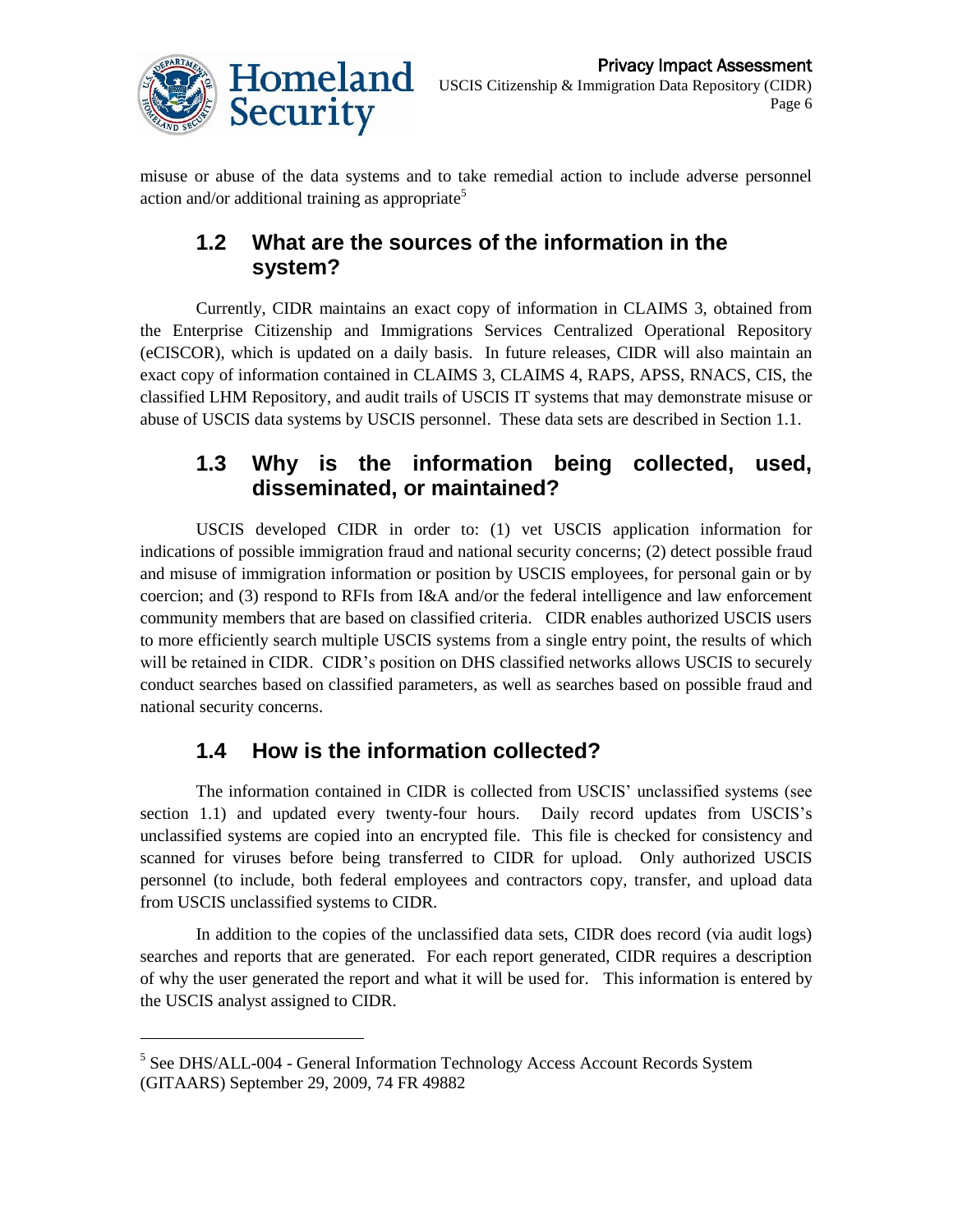

#### **1.5 How will the information be checked for accuracy?**

 CIDR obtains copies of the unclassified data sets from other USCIS system of records and is not the original collector. CIDR receives daily updates to ensure that the source information contained in CIDR is current within 24 hours.

With respect to the accuracy of the information obtained from other USCIS systems, USCIS takes a number of steps to ensure the accuracy of information at the point of capture and provides opportunities for individuals to correct or update their information throughout the adjudication process. Additional information about this process is outlined in the PIAs and SORNs of the source systems.

In instances where CIDR is utilizing data received from multiple datasets, for example both CLAIMS3 and CLAIMS4, the analyst reviews the information from both systems to ensure that the information is related to the same person. If the search returns information from what could potentially be different individuals, the CIDR user will follow USCIS procedure for alerting the system owner(s) of the possible error. If changes are made to the source system, these changes will be propagated to CIDR via the update process described in section 1.4.

#### **1.6 What specific legal authorities, arrangements, and/or agreements defined the collection of information?**

The primary legal authorities supporting the collection of the information used by CIDR and stored in CLAIMS 3, CLAIMS 4, RAPS, APSS, RNACS, and CIS come from the INA (8 U.S.C. §1101). CIDR was created for the following three purposes: (1) to vet USCIS application information for indications of possible immigration fraud and national security concerns; (2) to detect possible fraud and misuse of immigration information or position by USCIS employees, for personal gain or by coercion; and (3) to respond to RFIs from the I&A and/or the federal intelligence and law enforcement community members that are based on classified criteria. The legal authority for each of the three stated purposes is as follows:

*1) To vet USCIS application information for indications of possible immigration fraud and national security concern.*

The INA (8 U.S.C. §1103) charges the DHS Secretary with the duty of administering, and enforcing all laws relating to the immigration and naturalization of aliens, including ferreting out incidents of immigration fraud, and for ensuring that individuals who pose national security threats are not granted immigration benefits. The DHS Secretary has delegated these duties to the USCIS Director pursuant to Homeland Security Delegation No. 0150.1, as follows:

- (H) Authority under section  $103(a)(1)$  of the INA of 1952, as amended, 8 U.S.C.  $§1103(a)(1)$ , to administer the immigration laws (as defined in section  $101(a)(17)$ ) of the INA).
- (I) Authority to investigate alleged civil and criminal violations of the immigration laws, including but not limited to, alleged fraud with respect to applications or determinations within the BCIS [predecessor to USCIS] and make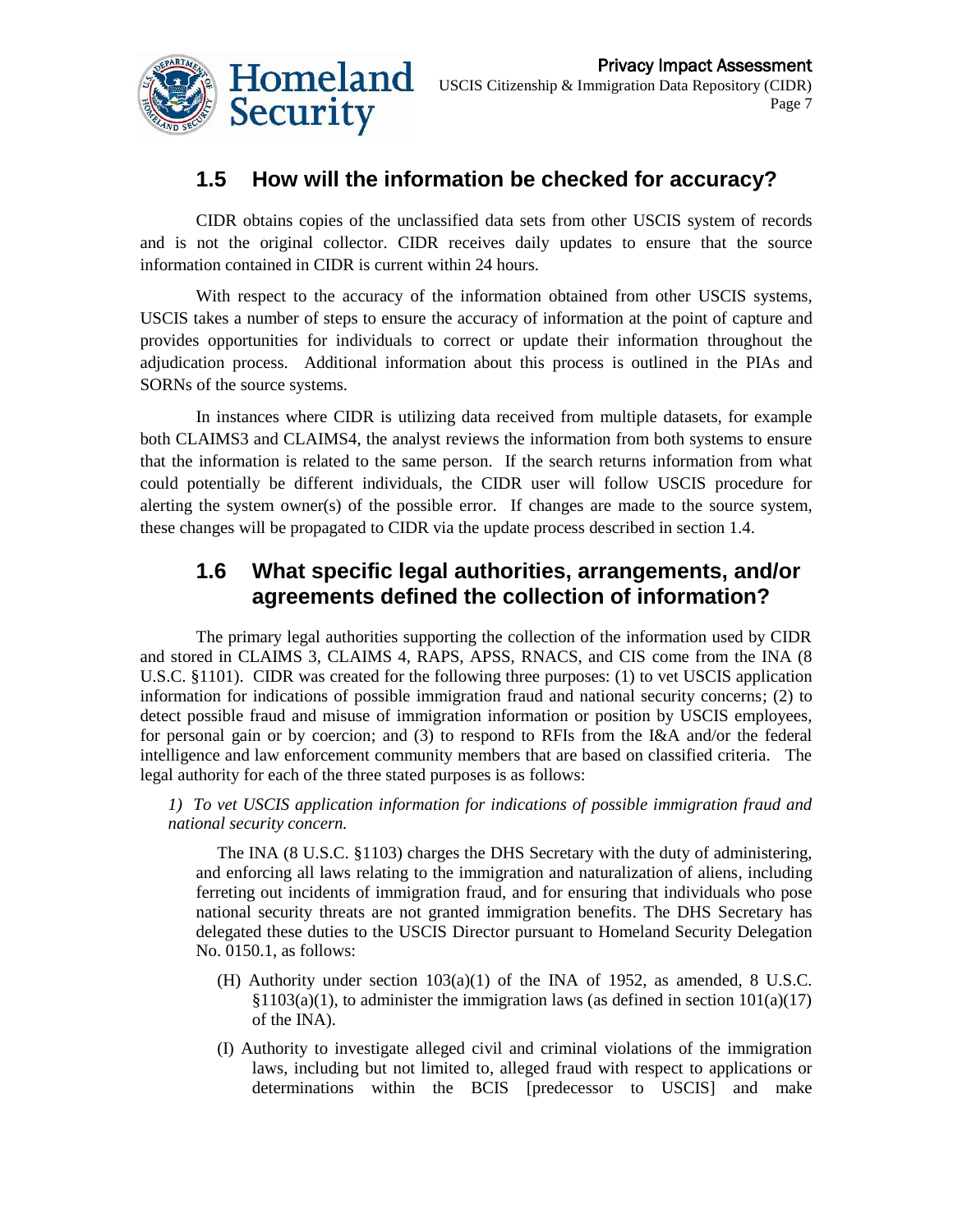

recommendations for prosecutions, or other appropriate action when deemed advisable.

Further, the disclosure of immigration information to members of the intelligence and law enforcement communities is compatible with the purpose for which the information was initially collected, as USCIS has a statutory obligation to ensure that an applicant and/ or beneficiary is admissible in accordance with Section  $245(a)(2)$  of the INA.<sup>6</sup> Section 245 (a)(2) requires that an alien must be admissible to the United States in order to adjust status. Section 212 of the  $INA^7$  defines several categories of inadmissible aliens. An applicant may be found inadmissible if he or she has been convicted of specific crimes set forth in the statute defined as 'Crimes Involving Moral Turpitude,<sup>8</sup> or has engaged in or is suspected of engaging in terrorist activities.<sup>9</sup> Similarly, Section 237 of the  $\text{INA}^{10}$  sets forth the grounds by which an alien can be determined to be removable or deportable, including the commission of 'Crimes Involving Moral Turpitude'<sup>11</sup> and Security and related grounds.<sup>12</sup> Thus, disclosing information to the law enforcement or intelligence community that will enable USCIS to ferret out whether an individual has committed a "Crimes Involving Moral Turpitude," or is suspected of engaging in a security or related offense, directly bearing on an individual's eligibility for a requested benefit is compatible with the justification for the initial information capture.

2) Detect possible fraud and misuse of immigration information or position by USCIS employees, for personal gain or by coercion, and (3) respond to RFIs.

Section 453 of the Homeland Security Act of 2002, as amended, "Professional Responsibility and Quality Review," provides the Director of USCIS with the authority to conduct investigations of non-criminal allegations of misconduct, corruption, and fraud involving any employee of USCIS that are not subject to investigation by the Inspector General for the Department. Further, Section 454 "Employee Discipline" provides that the Director of USCIS to, "notwithstanding any other provision of law, impose disciplinary action, including termination of employment, pursuant to policies and procedures applicable to employees of the Federal Bureau of Investigation, on any employee of the Bureau of Citizenship and Immigration Services who willfully deceives Congress or agency leadership on any matter."

3) Respond to RFIs from the I&A and/or the federal intelligence and law enforcement community members that are based on classified criteria.

 While USCIS is not a member of the Intelligence Community, as set forth in E.O. 12333, as amended, "United States Intelligence Activities," it engages in research of DHS immigration-related information and provides responses to classified RFIs on behalf of DHS I & A, which has been designated as a member of the Intelligence Community.

l <sup>6</sup> INA § 245(a)(2), 8 U.S.C. § 1255, ("Adjustment of status of non-immigrant to that of person admitted for permanent residence; record; alien crewmen, aliens continuing or accepting unauthorized employment, and aliens admitted to transit without visa.").

 $7$  *Id.* at § 212. 8 U.S.C. § 1255 ("Inadmissible aliens").

 $^{8}$  *Id.* at § 212 (a)(2), 8 U.S.C. § 1182 (a)(2) ("Criminal and related grounds").

 $^{9}$  *Id.*, at § 212 (a) (3), 8 U.S.C. § 1182 (a)(3) ("Security and related grounds").

 $10$  *Id.*, at § 237, 8 U.S.C. § 1227 ("General classes of deportable aliens.").

<sup>&</sup>lt;sup>11</sup> *Id.*, at §237 (a)(2), 8 U.S.C. §1227 (a)(2) ("Criminal offense").

<sup>&</sup>lt;sup>12</sup> *Id.*, at §237(a)(4), 8 U.S.C. §1227 (a)(4) ("Security and related grounds").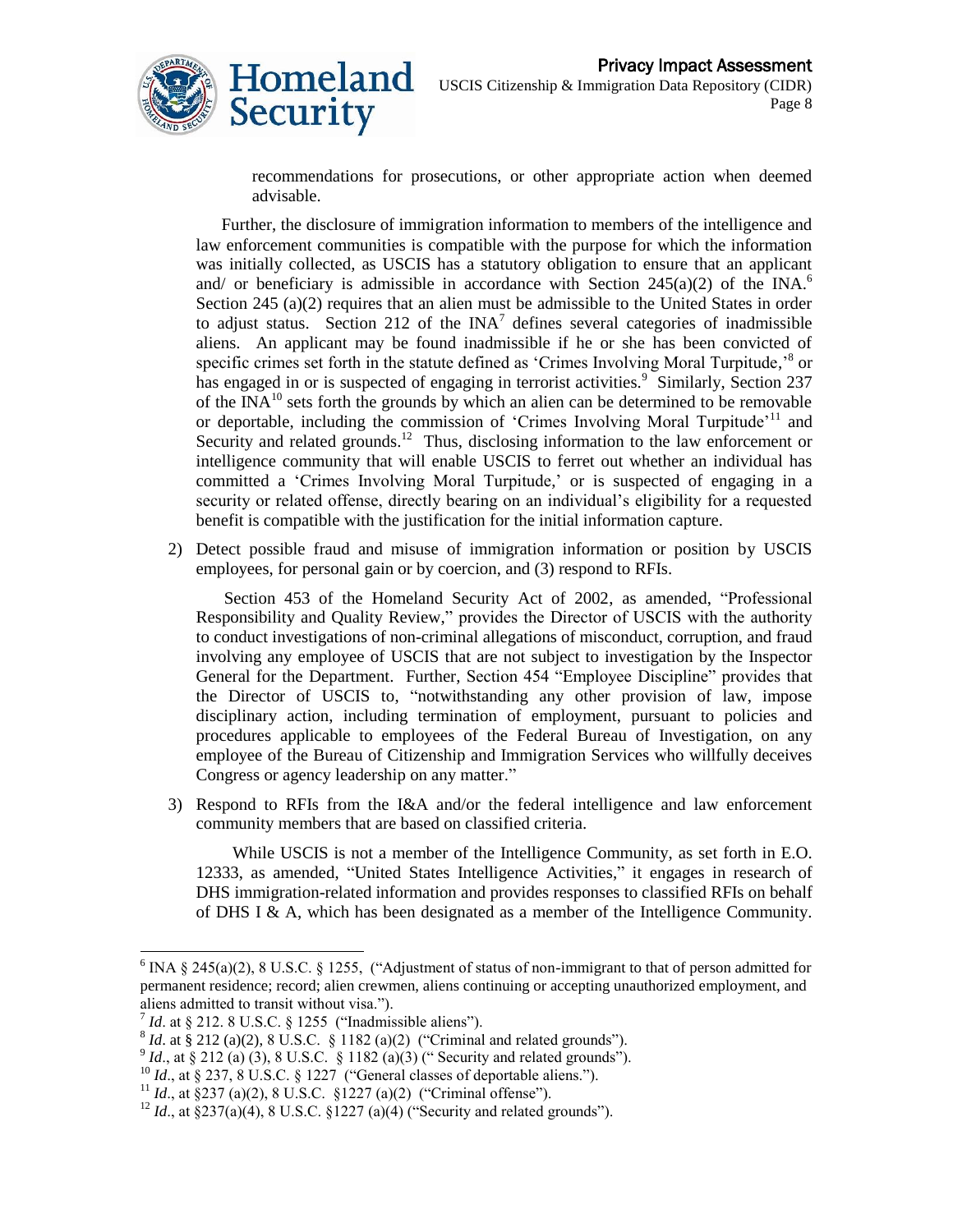

DHS, under Homeland Security Presidential Directive – 6 (HSPD-6), "Integration and Use of Screening Information to Protect Against Terrorism," and the ""Intelligence Reform and Terrorism Prevention Act of 2004" ("IRPTA"), has an obligation to share terrorism-related information. Through the I&A RFI process, DHS is identifying possible terrorism-related information as defined by HSPD-6 and IRPTA and thus meeting its obligations.

CIDR will provide USCIS with a platform to perform this mandate in a secure environment.

#### **1.7 Privacy Impact Analysis: Given the amount and type of data collected, discuss the privacy risks identified and how they were mitigated.**

**Privacy Risk:** Since CIDR draws or plans to draw upon data contained in other USCIS systems, there is a risk that the information contained in CIDR will not be accurate or current. As such, the possibility exists that erroneous information could be shared with an outside agency or relied upon; resulting in an adverse adjudication of an individual's benefit application.

**Mitigation:** Regarding the risk of potential inaccuracies, CIDR will receive daily updates from host systems to ensure it is using the most up-to-date information. As additional data sets are added to CIDR, a process will be implemented to ensure that these systems provide periodic updates to CIDR in a timely and efficient manner.

**Privacy Risk:** Similarly, given that CIDR uses source data from another system, there is a possibility that an analyst will find that the source data is inaccurate.

**Mitigation:** In the event an analyst using CIDR finds that information in one system is not accurate because information has been superseded by other information found in a different system, the program analyst will contact the first data owner to determine how the source information (that is now inaccurate) should be updated.

**Privacy Risk:** Another privacy risk for CIDR is the potential for unauthorized access to the content, source, and results of classified searches.

**Mitigation:** In order to mitigate concerns related to unauthorized access to the content, source, and results of classified searches, only those with the requisite security clearance and a need to know will have access. CIDR will reside on specified DHS classified networks only, and user access will be controlled. Authorized users with access to information must possess proper security clearances. CIDR has security access controls and audit processes in place to mitigate the risk of unauthorized access.

## **Section 2.0 Uses of the Information**

The following questions are intended to delineate clearly the use of information and the accuracy of the data being used. Tools mentioned in this section are fully explained in section 2.2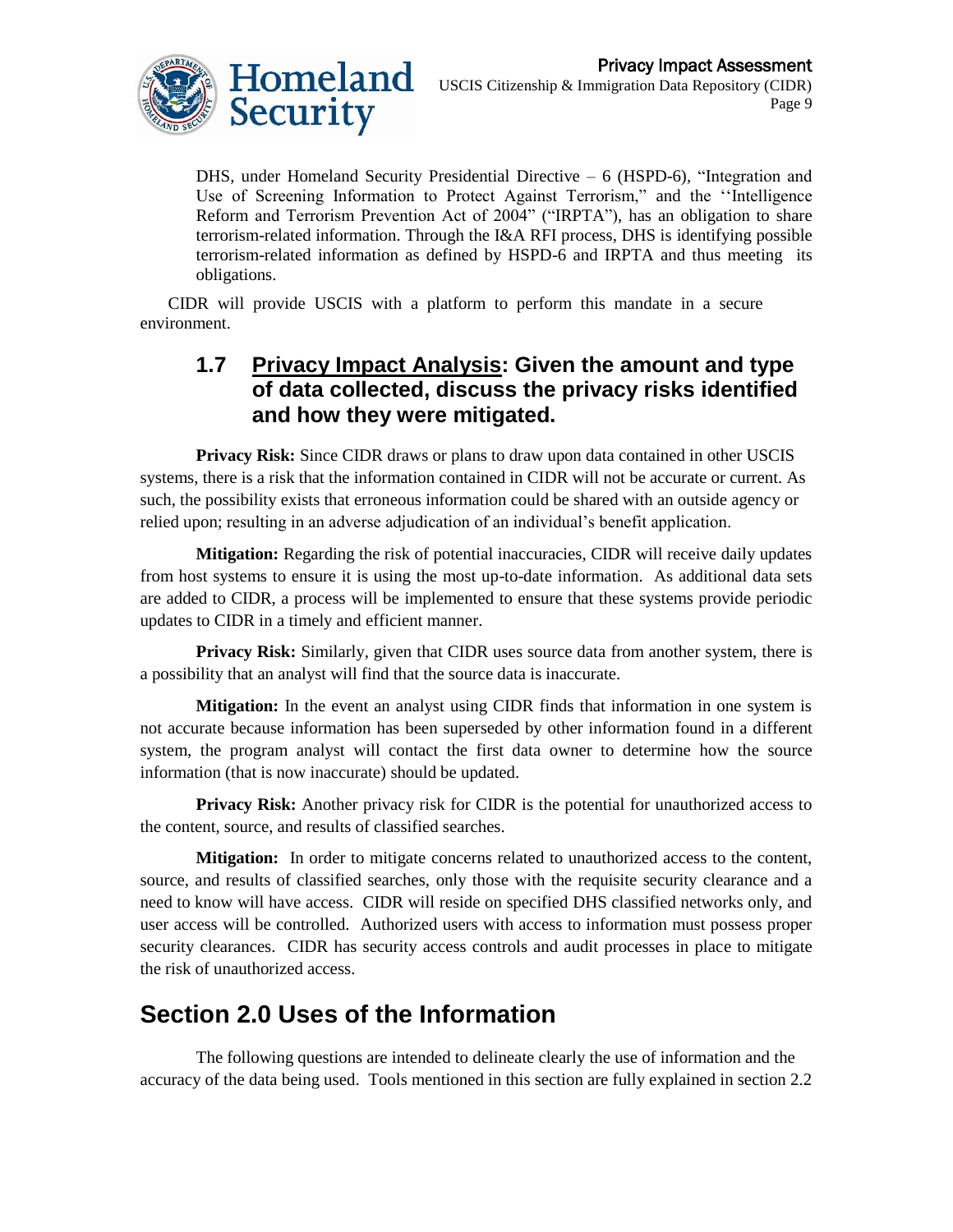

#### **2.1 Describe all the uses of information.**

USCIS developed CIDR, hosted on DHS classified networks, in order to make information from these USCIS systems available to authorized USCIS personnel for the three purposes discussed below.

#### *(1) Vetting Immigration Applications and Petitions for Indicators of Fraud and National Security Threats*

As part of the adjudication process, when an applicant/petitioner applies for a USCIS benefit, a background check is conducted on the individual seeking the benefit. USCIS engages in the following three checks to accomplish the background check: 1) FBI Fingerprint Check - a search of the FBI"s Criminal Master File, Integrated Automated Fingerprint Identification System (IAFIS). This search will identify applicants/petitioners who have an arrest record; 2) FBI Name Check - a search of the FBI"s Universal Index which consists of administrative, applicant, criminal, personnel, and other files compiled for law enforcement purposes; and 3) TECS Enforcement Name Check is a search of a multi-agency database containing information from 26 different agencies. The information in TECS Enforcement records includes records of known and suspected terrorists, sex offenders, people who are considered public safety risks and other people that may be of interest to the law enforcement community. TECS is also to be used to access National Crime Information Center (NCIC) records on wanted persons, criminal histories, and previous federal inspections.

The Fraud Detection and National Security (FDNS) Office within USCIS is tasked with identifying threats to national security presented by individuals who have applied for immigration benefits, combating benefit fraud, and locating and removing vulnerabilities that compromise the integrity of the legal immigration system. Often, indications of fraud and/or threats to national security will be identified as part of the background checks. Applications that manifest related concerns are forwarded to FDNS officers in the field and to FDNS officers at HQ for vetting and resolution. CIDR will enhance FDNS"s capabilities to perform these functions.

CIDR has several key functions. First, it is a collaborative tool that enables multiple users to work on the same case. Thus, if an individual is working a fraud or national security case in one location, a second individual may add information to the case elsewhere in the country. As most FDNS officers are in the field, this will help with case resolution.

Second, CIDR allows USCIS personnel to more efficiently identify national security and fraud concerns by allowing USCIS personnel to review the unclassified applications and the classified background material simultaneously.

Third, CIDR has a federated query capability that allows users to perform single, batch, and daily queries, returning results from the different immigration benefit datasets, CLAIMS 3, and in future releases, CLAIMS 4, RAPS, APSS, RNACS, and CIS. More importantly, a federated search capability links all of the data sets together, making it possible for the first time to search one system to determine what, if any, immigration benefit a person applied for and received.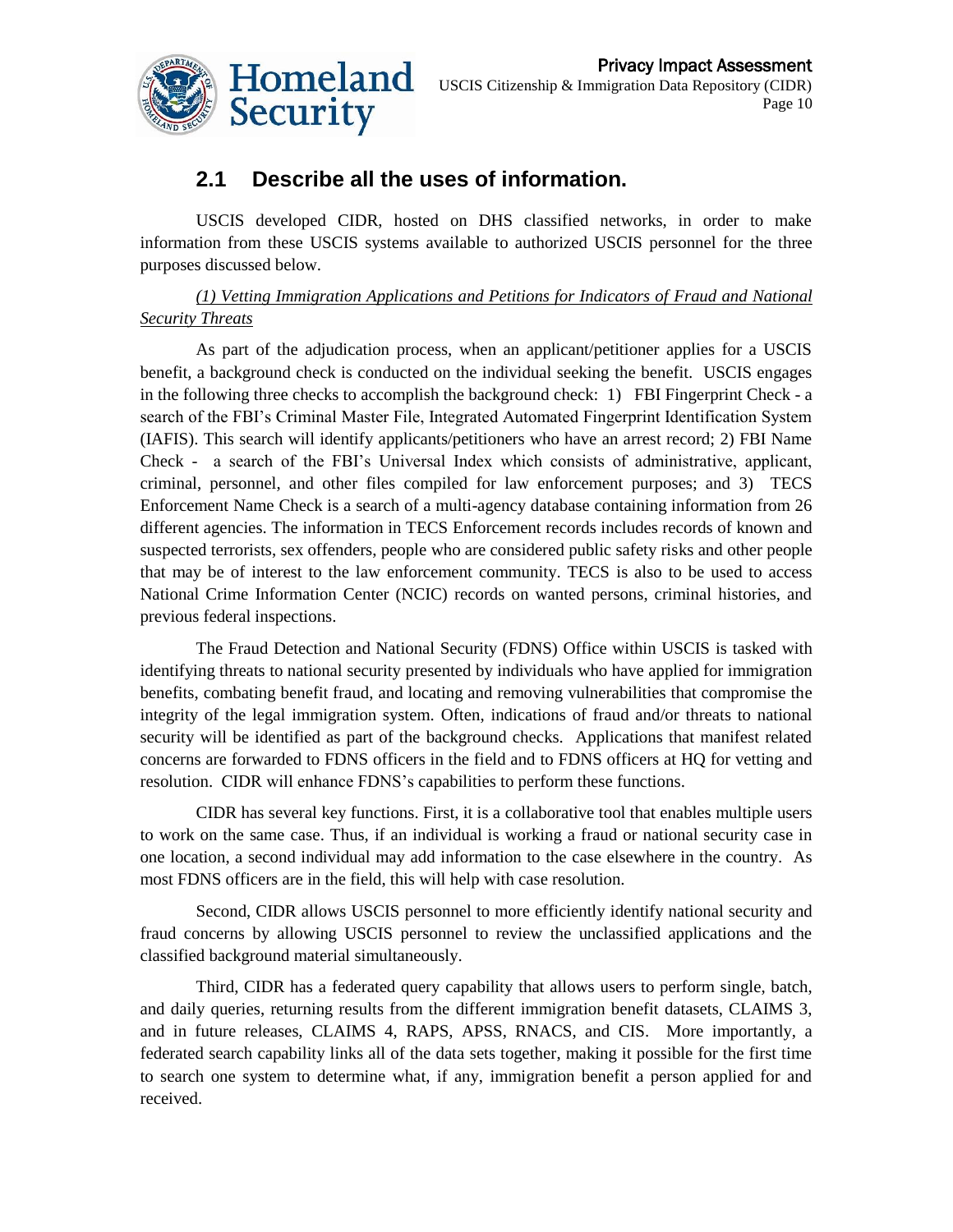

Fourth, CIDR will use filters based on existing immigration fraud lead reports to identify basic fraud patterns. These patterns are developed in accordance with FDNS and USCIS policy. Based on these filters, USCIS will receive daily electronic reports, indicating possible fraud leads. Pending applications that may contain evidence of the fraud patterns will be called to the attention of USCIS personnel for additional consideration and possible vetting. Currently, USCIS does not have this capability. CIDR provides both a secure and controlled means for FDNS to accomplish this task.

#### *(2) Internal Fraud Detection and Investigation*

The USCIS Office of Security and Integrity (OSI), Protective Intelligence Branch, is tasked with investigating possible fraud and misuse of immigration information or position by USCIS personnel. CIDR will provide OSI with the ability to access information that in the past may have been extremely difficult or impossible to extract from legacy immigration benefit systems. Using audit trails from the source systems, CIDR will allow analysts from the OSI"s Protective Intelligence Branch to discover linkages in which an employee, either for personal gain or by coercion, may be attempting to manipulate the immigration system. CIDR will, therefore, help to insure employee integrity and, by extension, the integrity of the immigration system.

Internal fraud cases are often referred to OSI via classified channels from other federal agencies. As these referrals are classified, the queries of USCIS systems that are related to these investigations are also classified. CIDR is the only tool available to OSI that can provide the information needed at the classification level required.

The process for OSI with respect to Protective Intelligence cases is as follows:

- $\bullet$ USCIS Chief Security Officer (CSO) is alerted to the possibility of internal fraud. This notice can be made from a number of sources, including but not limited to, audits conducted by USCIS"s Office of Information Technology, a complaint submitted by a USCIS employee or applicant for immigration benefits, a report from the Office of the Inspector General, or a complaint submitted by other DHS components, or information passed to OSI from another federal agency.
- The CSO determines the notice of internal fraud to be valid and requests that the  $\bullet$ Protective Intelligence branch examine the case for indications of potential fraud or misuse.
- $\bullet$ Utilizing CIDR"s suite of tools, Protective Intelligence analysts examine the audit trails of the source systems found within CIDR and provide a report of their conclusions to the CSO for action.

#### *(3) Responding to Classified Search Requests from USCIS FDNS and DHS Office of Intelligence and Analysis*

USCIS routinely receives requests for access to its data where the purpose, source, or content of the request is classified. These classified requests are either from: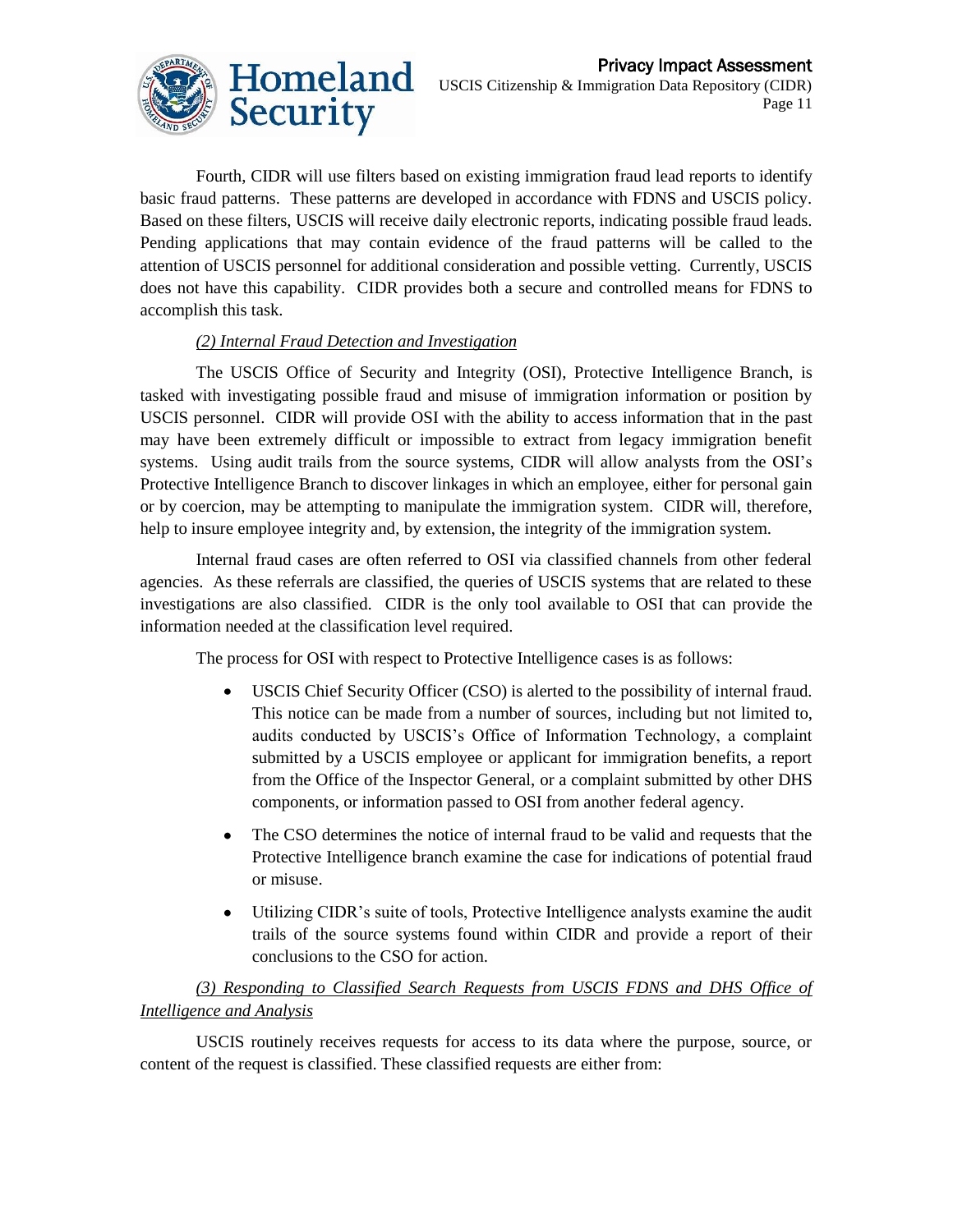

- USCIS  $FDNS^{13}$  immigration fraud investigations, where the administrative  $\bullet$ investigation leads come from classified sources;
- From DHS I&A in the form of an RFI, either from I&A reporting or from the Intelligence Community;<sup>14</sup> or
- From RFIs that are received from other government agencies at the classified  $\bullet$ level. ( Note: prior to disclosure, USCIS reviews responsive USCIS information to ensure that all applicable immigration specific statutory and regulatory confidentiality provisions are considered .)

#### **2.2 What types of tools are used to analyze data and what type of data may be produced?**

CIDR provides a suite of analysis tools, including a 1) federated search engine, 2) geospatial analysis tools, 3) an analysis tasking management application (RAID), and 4) I2 interface.

1) Federated Search:

CIDR provides a federated web-based search tool that permits users to search all or only select database(s) found within the system. These searches are person-centric, meaning that in order to conduct a query a user must start with a specific data point. For CIDR, a user must have at least one of the following data items in order to initiate a query: A-Number, Last Name, Address, Business Name, or Receipt Number.

2) Geospatial Analysis Tools

The Geospatial Analysis tool enables CIDR users to normalize address data in and between systems. Legacy information contained in many of USCIS systems was data entered manually by individuals, in multiple non-standardized formats. This makes standardized searches across datasets difficult. The Geospatial Analysis Tool standardizes the addresses in and between systems, allowing for a more effective search by location.

As an example, USCIS receives RFIs from other federal sources seeking information about individuals in certain geographic location. This tool will enable USCIS to more effectively perform responsive searches of USCIS data.

3) RAID

 $\overline{\phantom{a}}$ 

RAID is an analysis tasking management application that will help analysts in organizing and sharing information. It will produce a collaborative environment, enabling individuals to

<sup>&</sup>lt;sup>13</sup> See July 29, 200[8 USCIS Fraud Detection and National Security Data System](http://www.dhs.gov/xlibrary/assets/privacy/privacy_pia_cis_fdns.pdf) (FDNS-DS) PIA for a description of the FDNS background check and adjudicative process related to immigration applications and petitions (application) with suspected or confirmed fraud, criminal activity, egregious public safety, and/or national security concerns, and cases randomly selected for benefit fraud assessments.

 $14$  Once information from CIDR is incorporated into I&A records, the information will be handled in accordance with the DHS/IA-001 - [Enterprise Records System \(ERS\)](http://edocket.access.gpo.gov/2008/E8-10888.htm) System of Records Notice (73 FR 28128).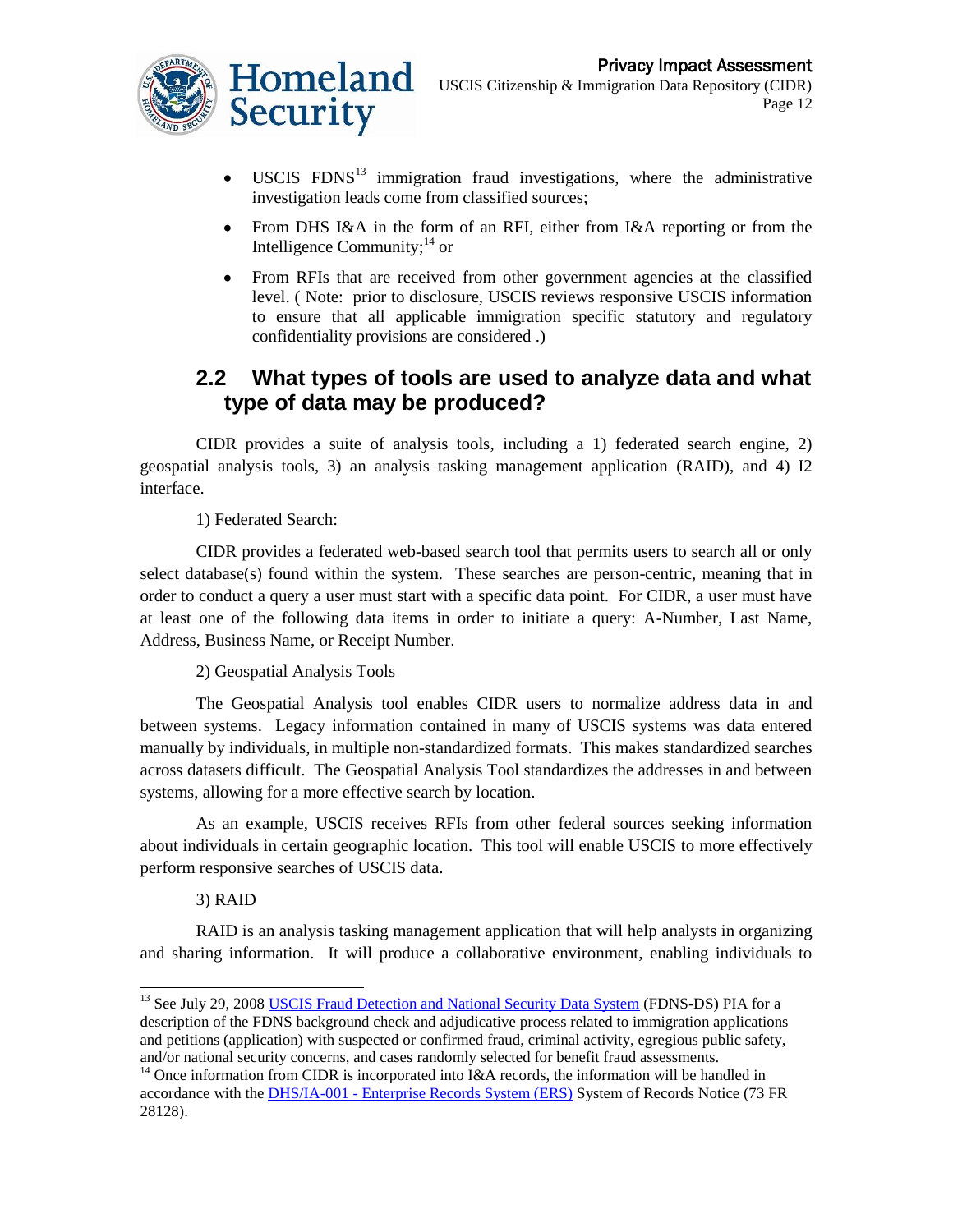

work the same cases simultaneously. RAID will assist analysts in identifying links among people, places, businesses, accounts, telephone numbers, and other information available in CIDR.

Included in the RAID application is a suite of tools assisting in the extraction and linking of data from both CIDR and Intelligence Community classified databases. All links are personcentric and require active input from analysts, meaning that RAID does not automatically create links nor does it actively search CIDR for links. Rather, RAID creates links based on the information provided to it by analysts. This information will be a combination of both classified and unclassified sources (see section 1.4).

Finally RAID allows USCIS personnel to aggregate all data that he or she may have captured as part of the vetting process, enabling USCIS personnel to gain a comprehensive understanding of the individual applicant.

4) Analysts Notebook:

CIDR will use Analyst"s Notebook to visually represent the associative links and connections uncovered by analysts. Users can visually query the CIDR database. These tools will allow USCIS personnel to perform comprehensive and flexible searches of USCIS databases that will enable them to visually make connections between data that had previously been unknown.

#### **2.3 If the system uses commercial or publicly available data please explain why and how it is used.**

USCIS does not use commercially or publicly available data in CIDR.

#### **2.4 Privacy Impact Analysis: Describe any types of controls that may be in place to ensure that information is handled in accordance with the above described uses.**

**Privacy Risk:** Once datasets beyond CLAIMS3 are incorporated into CIDR, federated searches across the datasets will lead to a risk that the wrong information will be associated with an individual. For example, the system might bring up information on person 1 for two sets of data and person 2 for the third.

**Mitigation:** In order to mitigate the issue of wrong information being associated with an individual, a USCIS analyst will review all results to ensure the correct information is being linked. If issues arise, the CIDR analysts will work to notify their supervisor, who will work with Information Technology owners to identify why the information is being linked. In addition, the results of searches conducted in CIDR are not used as the sole basis for making a determination about whether to grant or deny and individual a benefit.

**Privacy Risk:** Risks against unauthorized use of CIDR are mitigated by CIDR's position on DHS classified networks, which requires authorized users to possess proper security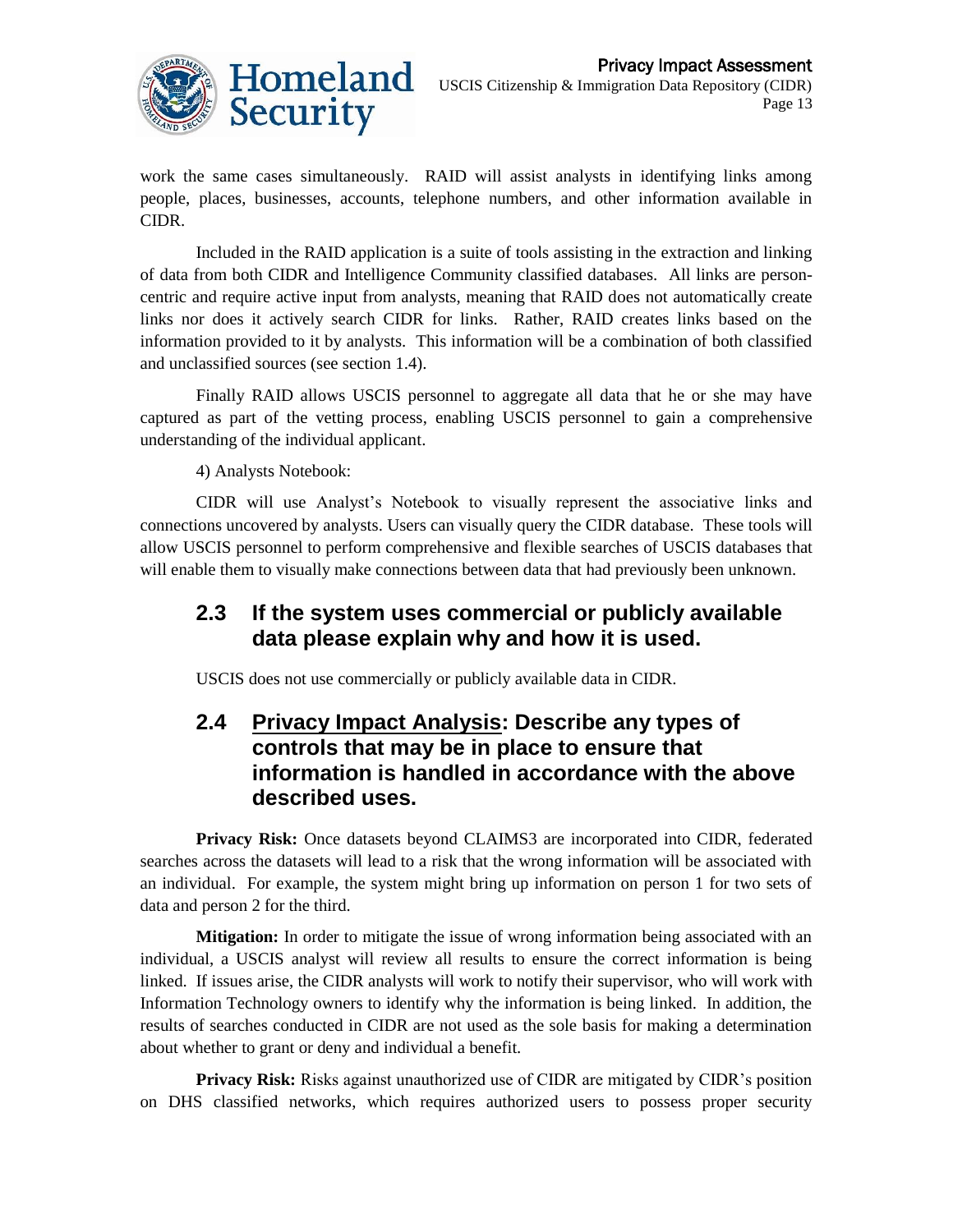

clearances. However, there is the additional privacy risk that information originally collected for benefits administration purposes as supplied by CIDR"s underlying systems (CLAIMS 3, CLAIMS 4, RAPS, APSS, RNACS, and CIS) may be inappropriately used for law enforcement and intelligence purposes or that the information supplied by CIDR could impact a decision to, for example, grant or deny an individual an immigration benefit.

**Mitigation:** CIDR has security access controls and audit processes in place to mitigate the risk that personal information will be accessed by unauthorized users and for unauthorized reasons. CIDR users receive computer security and privacy awareness training to mitigate the risk that information will be used inappropriately.

Building CIDR on the DHS classified networks helps ensure accountability for appropriate law enforcement and intelligence use of CIDR information. CIDR will maintain a log of access to its information, including the contents of the search, and the requesting entity, thereby ensuring appropriate use of its information. Previously, classified searches of unclassified data sets required a cumbersome, manual process that would not allow for the logging of searches.

In addition, the DHS I&A and the USCIS FDNS program have well-established policies and procedures in place for vetting search requests, thereby mitigating the risk of mission/scope creep for CIDR. Further, CIDR makes no decisions regarding the significance of relationships; it simply identifies possible connections for IC and LEO personnel to investigate. The validity of data or relationships identified by CIDR must be verified by the agents/analysts. The risk that incorrect information will be used to make decisions regarding individuals is mitigated by policies requiring IC and LEO personnel to be trained to verify information before including the information in an analytical report, and standard procedures requiring personnel to record the information verification process and findings in their reports.

**Privacy Risk:** Given the volume of information in CIDR, there is a potential risk that the system could be used for purposes beyond those stated in section 2.1.

**Mitigation:** Any system has the potential for misuse. CIDR employs several mechanisms to combat this threat. First, training is provided for all users on the use of CIDR. This training is provided on the CIDR website and is required prior to a user gaining access to the system. Users are also reminded of the authorized uses of the system during the log in process via a pop up box, to which users must indicate their understanding of the CIDR uses.

In addition to training, CIDR also employs an aggressive audit trail strategy that goes above and beyond the requirements stated in the Director of Central Intelligence Directive (DCID) 6/3, section 4.B.2.a(4). The audit trails in CIDR record, the user ID (if applicable to the event), date/time, and computer name for the following events:

- Log-in/Log-out/Failed log in attempts
- Each record viewed
- Each query run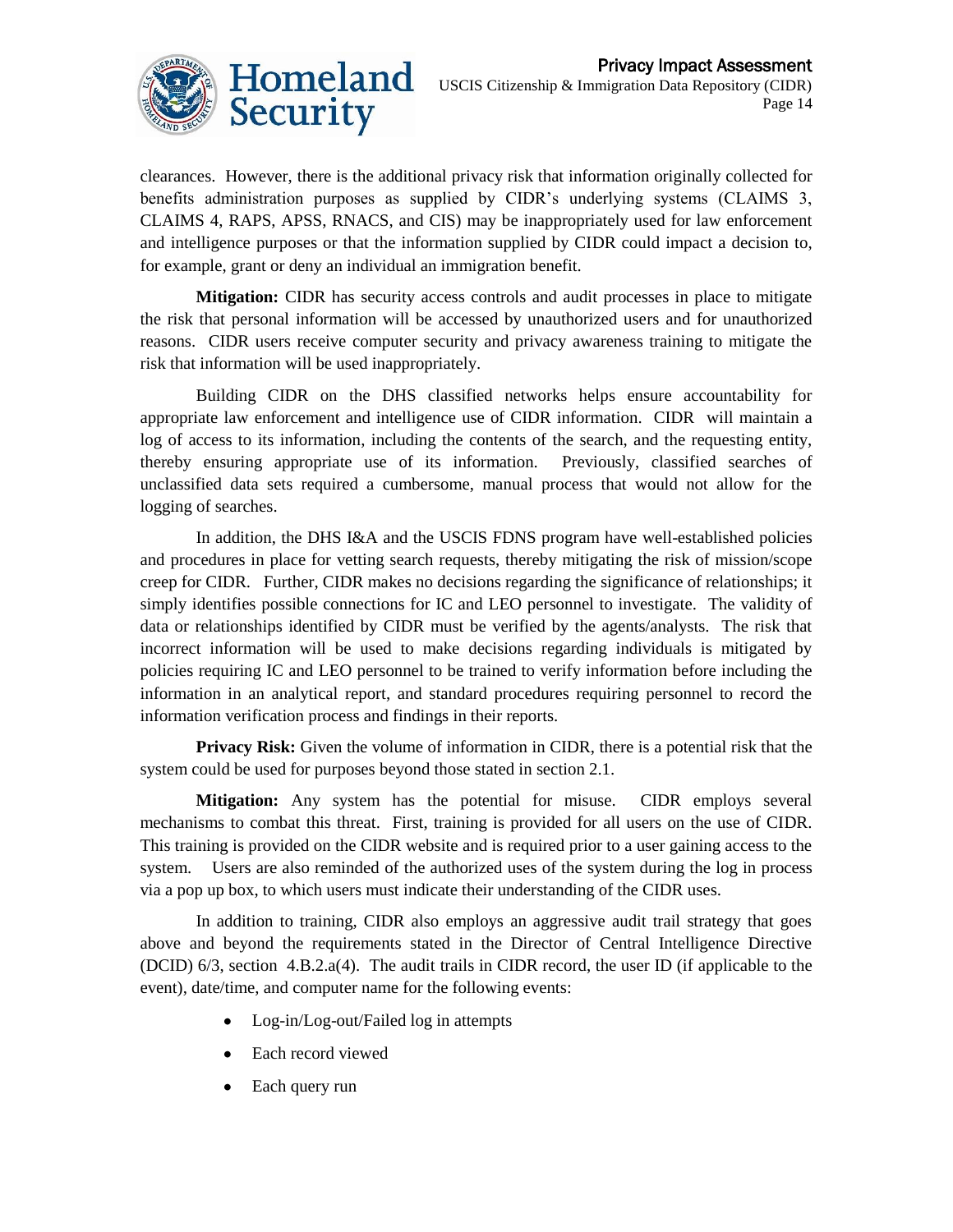

- Each report viewed  $\bullet$
- $\bullet$ Each report printed
- $\bullet$ Daily updates
- RAID links established
- Digital record pointers entered  $\bullet$
- Report information entered  $\bullet$
- $\bullet$ System errors generated by CIDR tools
- Sever errors
- Network errors associated with CIDR"s servers, switches, and storage containers  $\bullet$
- $\bullet$ Backup events

With CIDR's audit trails, it is possible to determine if system use is consistent with the stated uses. Currently, no other system with USCIS is capable of this level of oversight and review.

Per DCID 6/3, audit trails are reviewed by the Information Security System Office (ISSO) every 30 days. Audit trails are maintained for a minimum of 5 years.

In the event USCIS determines that there is a need to expand the scope of CIDR use, it will prepare an amendment to this PIA prior to the deployment of any new functionality.

## **Section 3.0 Retention**

The following questions are intended to outline how long information will be retained after the initial collection.

#### **3.1 What information is retained?**

Currently, CIDR obtains a copy from CLAIMS 3 and receives daily updates to ensure it has the most up-to-date information. A similar process is envisioned for the use of CLAIMS 4, RAPS, APSS, RNACS, and CIS. Additionally, the audit logs of the systems that have been uploaded will be maintained in CIDR. CIDR will not retain these data sets, but rather, will mirror them. These systems retain their information in accordance with their respective records retention schedules, which are identified in applicable PIAs and SORNS.

CIDR retains a record of the classified search request, the results of the request, and a log of these activities. These are maintained for a minimum of five years in accordance with DCID 6/3.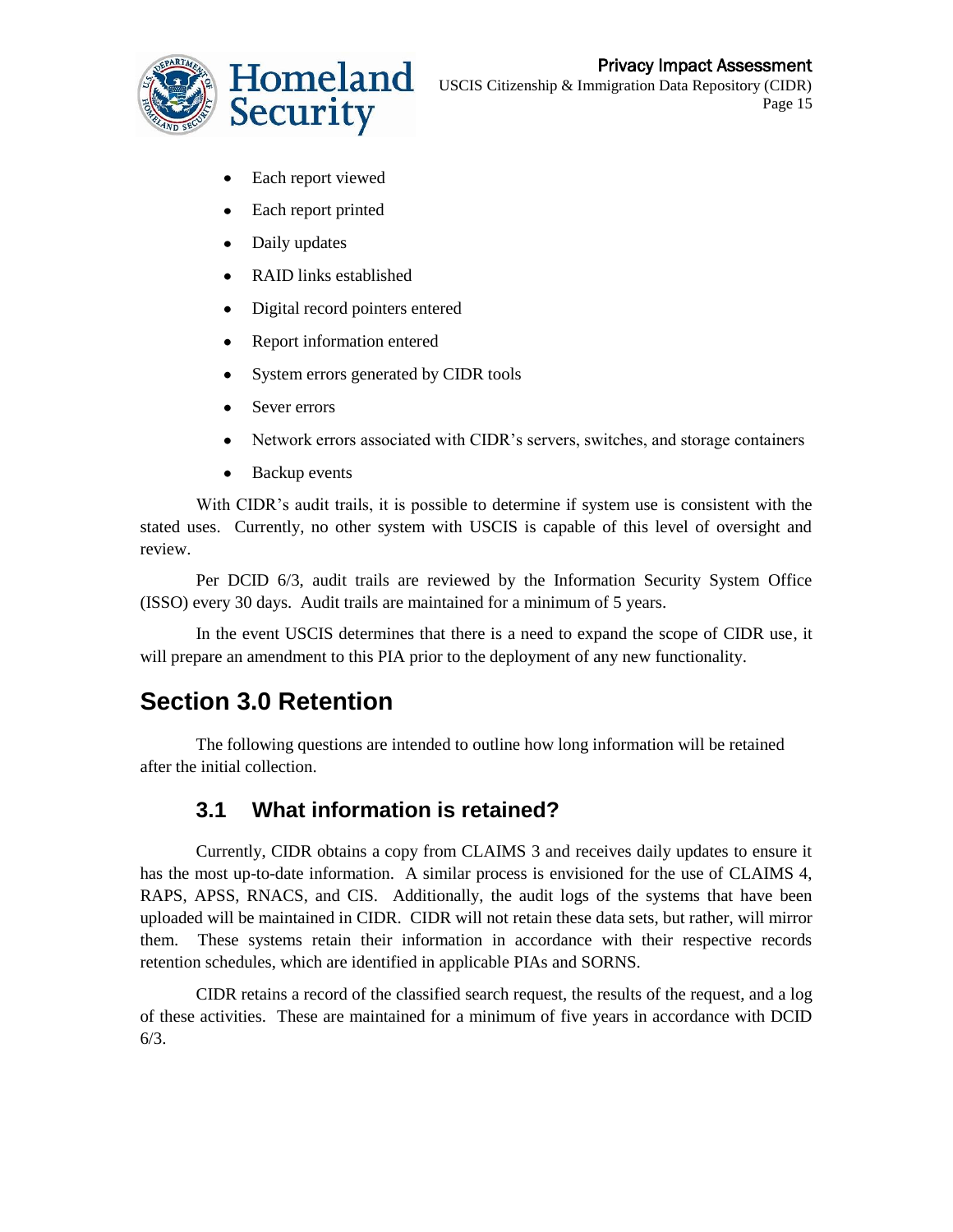

## **3.2 How long is information retained?**

CIDR does not retain the replicated data sets from CLAIMS 3, CLAIMS 4, RAPS, APSS, RNACS, and CIS. The data supplied by these systems are retained by those systems in accordance with their own retention schedules. CIDR simply mirrors these data sets. Thus, if information is no longer retained in the source system, it will be removed from CIDR at the next update.

CIDR retains a record of the classified search request, the results of the request, and a log of these activities for five years. Classified data will be maintained for the period of time required by the originating classification authority.

#### **3.3 Has the retention schedule been approved by the component records officer and the National Archives and Records Administration (NARA)?**

CLAIMS 3, CLAIMS 4, RAPS, APSS, RNACS, and CIS data are retained in accordance with approved NARA records schedules. Data generated by CIDR will be maintained for a minimum of five years in accordance with DCID 6/3.

#### **3.4 Privacy Impact Analysis: Please discuss the risks associated with the length of time data is retained and how those risks are mitigated.**

**Privacy Risk:** Retaining information in CIDR for longer than necessary could create the risk of using outdated information for the classified searches of the data sets used by CIDR (currently CLAIMS 3, and in future releases CLAIMS 4, RAPS, APSS, RNACS, and CIS). To mitigate this risk, CIDR receives daily updates from CLAIMS 3 to ensure that queries are conducted upon the most recent information. Retaining the record of the search request, its parameters, and results longer than necessary could also create a risk of unauthorized access.

**Mitigation:** To mitigate this risk, CIDR has developed a records retention schedule that appropriately balances the program"s need for the information against risks of unauthorized access. For example, retention of the audit logs enables the CIDR program to ensure appropriate use of its data, thus a retention period of five years is appropriate. Further, CIDR"s position on DHS classified networks provides an additional layer of protection to information retained, in that only authorized individuals with appropriate security clearance may have access to this information.

## **Section 4.0 Internal Sharing and Disclosure**

The following questions are intended to define the scope of sharing within DHS.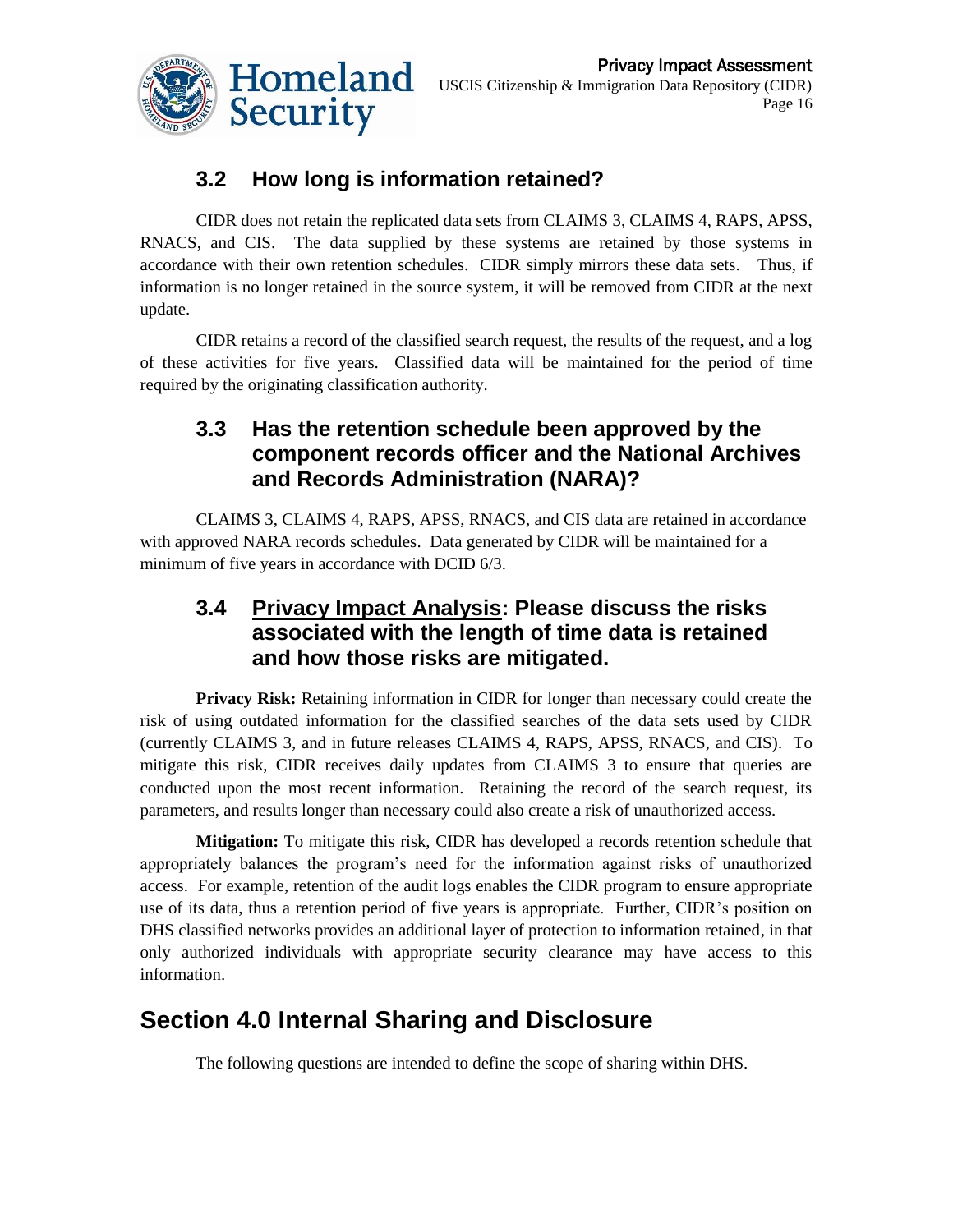

#### **4.1 With which internal organization(s) is the information shared, what information is shared and for what purpose?**

Information generated from CIDR is shared with IC and LE personnel within DHS for the purpose of investigating violations of customs and immigration laws, as well as possible terrorist threats and plots. Any analytical report from CIDR has the potential to be shared with other authorized DHS components. The information will be shared to the extent that the DHS component has demonstrated a need-to-know and the use for the information falls within that component's statutory mission.

Based on a need-to-know, USCIS may share classified analytical reports (not raw data) generated from CIDR with other parts of DHS. DHS I&A receives RFIs from other DHS components, vets the requests, and submits the RFI to USCIS. USCIS provides a response to DHS I&A, and DHS I&A forwards the response to the requestor. For example, requestors may include: the DHS Operations Center, Immigration and Customs Enforcement (ICE), CBP, U.S. Visitor and Immigrant Status Indicator Technology Program (US-VISIT), and the Transportation Security Agency (TSA). Requestors will only receive the information which they are authorized to receive. USCIS will continue to utilize CLAIMS 3, CLAIMS 4, RAPS, APSS, RNACS, and CIS for non-classified information sharing.

## **4.2 How is the information transmitted or disclosed?**

CIDR data is transmitted via the DHS Homeland Secure Data Network (HSDN) and the Joint Worldwide Intelligence Communication System (JWICS) network. Information from CIDR is sent to DHS I&A in response to RFIs received from the IC and LEO Communities. These responses are sent via secure email over these networks, or via secure fax.

#### **4.3 Privacy Impact Analysis: Considering the extent of internal information sharing, discuss the privacy risks associated with the sharing and how they were mitigated.**

**Privacy Risk:** There is a risk that information may be shared with DHS components without a need-to-know.

**Mitigation:** CIDR uses access controls and audit trails to mitigate the risk that information will be accessed by unauthorized users or improperly used by authorized users. Users receive security and privacy training, and this helps mitigate the risk that information will be used inappropriately. This also mitigates the risk that the information will be provided to individuals without a need-to-know.

**Privacy Risk:** There is also a risk that personnel from other DHS components will not understand the immigration data and may misinterpret it.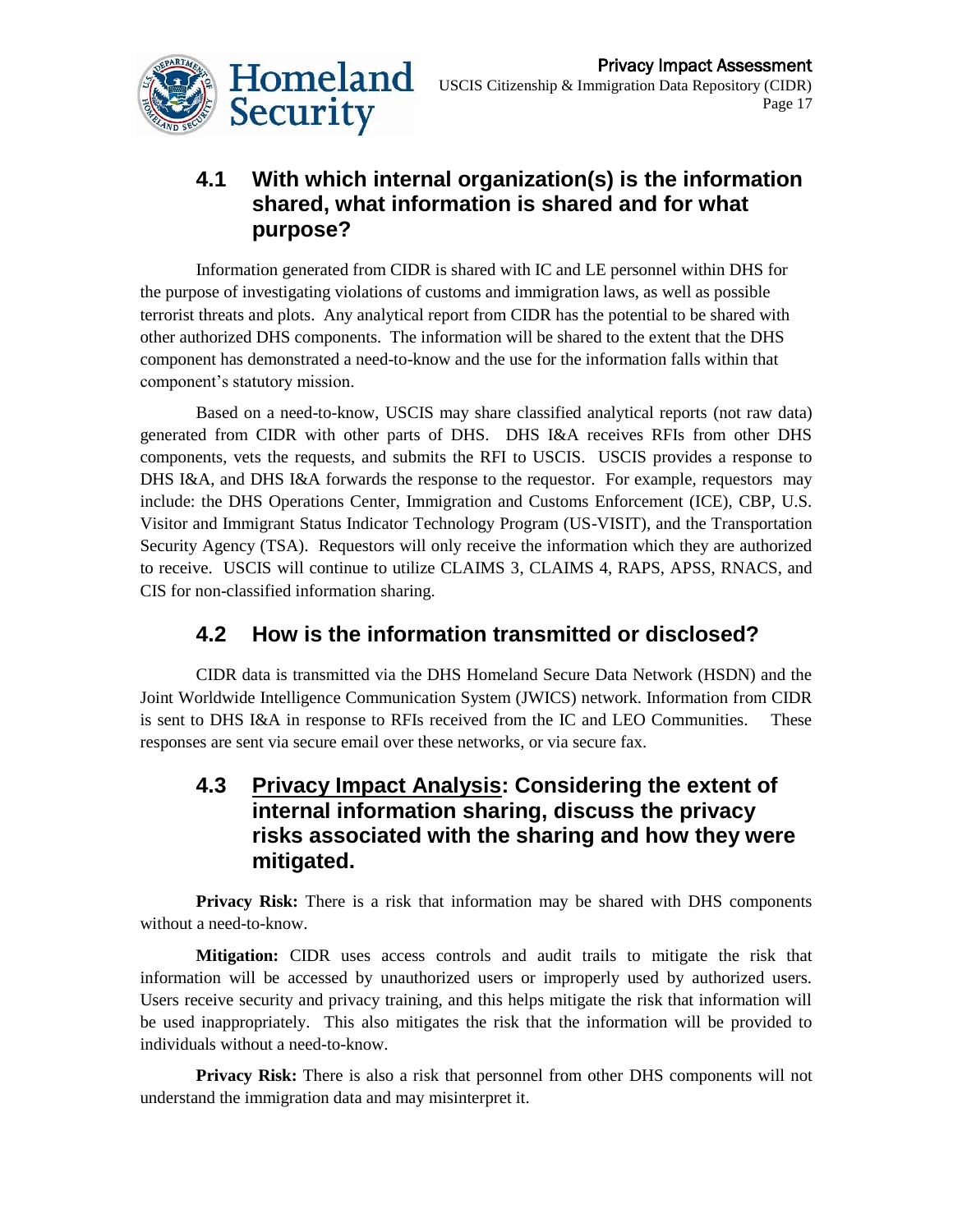

**Mitigation:** This risk is mitigated by the fact that USCIS is interpreting the data and providing a response to an RFI, rather than just providing the raw data from the underlying systems.

## **Section 5.0 External Sharing and Disclosure**

The following questions are intended to define the content, scope, and authority for information sharing external to DHS which includes Federal, state and local government, and the private sector.

#### **5.1 With which external organization(s) is the information shared, what information is shared, and for what purpose?**

USCIS shares analytical reports (not raw data) generated from CIDR information with DHS I&A. DHS I&A may share the USCIS CIDR information with intelligence and law enforcement communities personnel that demonstrate a need-to-know in the performance of their missions, including federal, state, tribal, local and foreign law enforcement agencies. All RFIs must come through DHS I&A, where they are vetted to determine whether the requisite authority exists for the request. Similarly, any responses generated are returned to DHS I&A. CIDR does not share information directly with any organization external to DHS. DHS I&A is responsible for ensuring that information released is done so in accordance with federal and DHS policies.

**5.2 Is the sharing of personally identifiable information outside the Department compatible with the original collection? If so, is it covered by an appropriate routine use in a SORN? If so, please describe. If not, please describe under what legal mechanism the program or system is allowed to share the personally identifiable information outside of DHS.**

The use of CLAIMS 3, CLAIMS 4, and RAPS data for the CIDR is consistent with the routine uses identified in their respective SORNs. In addition, concurrent with this PIA, DHS is publishing a SORN covering the information maintained in CIDR that will also set forth routine uses for sharing of this information outside of the Department. In the case of the Office of Intelligence and Analysis, CIDR provides the analytical report to DHS I&A and this information is incorporated into I&A records and will be handled in accordance with the DHS Enterprise Records System SORN, which provides routine uses for the sharing of this information with appropriate IC and LE communities.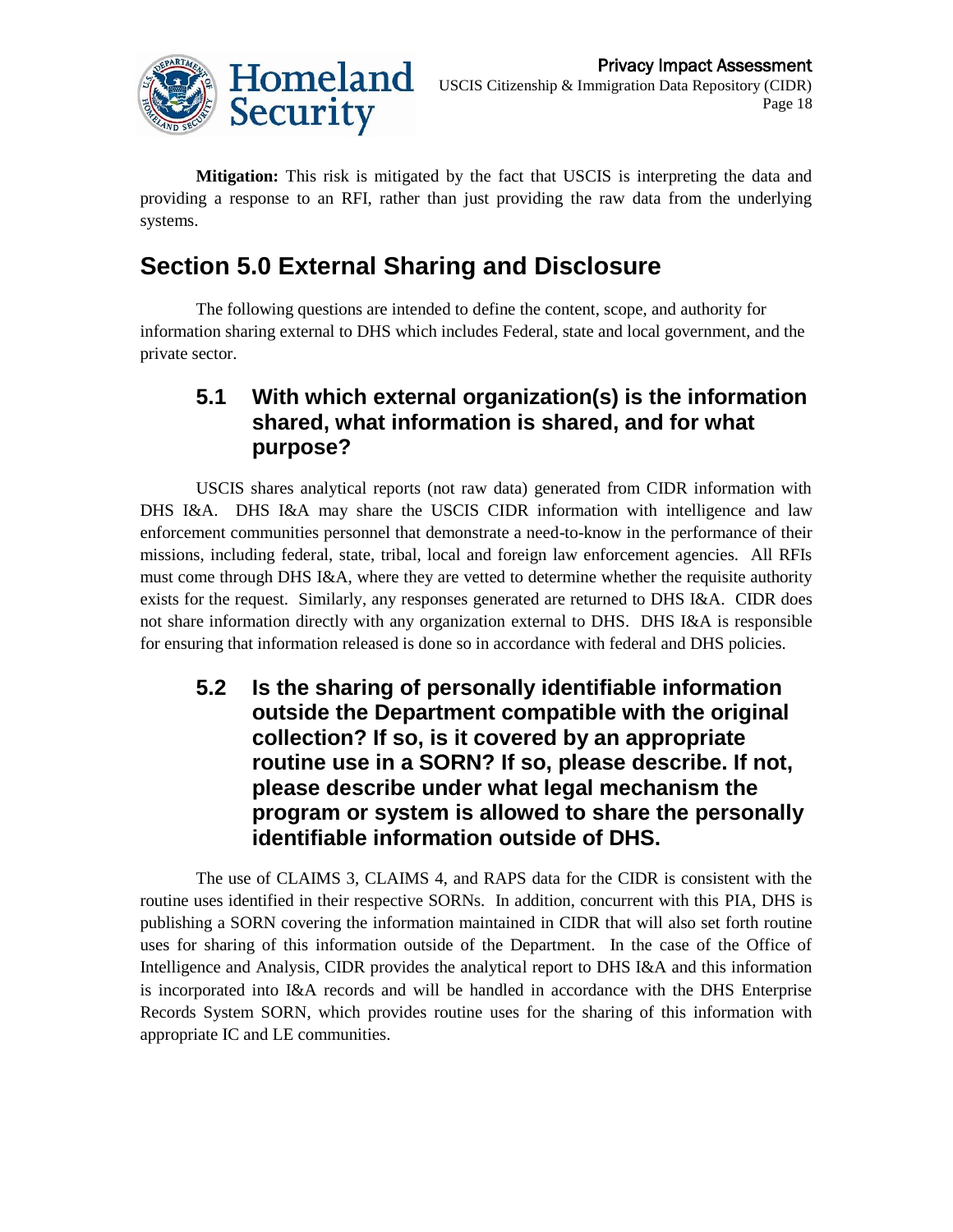

#### **5.3 How is the information shared outside the Department and what security measures safeguard its transmission?**

DHS I&A is the organization that receives and responds to RFIs from the IC and LE communities. As all of these requests are classified, they are received on classified networks and the responses are sent via secure email on the classified networks.

#### **5.4 Privacy Impact Analysis: Given the external sharing, explain the privacy risks identified and describe how they were mitigated.**

Privacy Risk: There is a risk that information may be delivered to agencies outside of DHS by I&A that do not have a need to know CIDR information.

**Mitigation:** USCIS mitigates this risk by responding to requests directly from I&A. I&A fully vets all RFIs from the IC and LE communities to ensure that they demonstrate a need-toknow the information in the course of their official duties before they are forwarded on to USCIS.

For RFIs, DHS I&A is responsible for ensuring that information released to external federal, state, local and tribal requestors is in line with federal policies and guidelines.

**Privacy Risk:** There is also a risk that personnel from other agencies will not understand the immigration data and may misinterpret it.

**Mitigation:** This risk is mitigated by the fact that USCIS is interpreting the data and providing a response to an RFI so that the appropriate context is provided, rather than just providing the raw data from the underlying systems.

# **Section 6.0 Notice**

The following questions are directed at notice to the individual of the scope of information collected, the right to consent to uses of said information, and the right to decline to provide information.

#### **6.1 Was notice provided to the individual prior to collection of information?**

CIDR does not directly collect information from individuals; rather it uses information collected by CLAIMS 3 and in future releases (CLAIMS 4, RAPS, APSS, RNACS, and CIS) and creates new information (the responses to the RFIs). These systems do collect information directly from the individuals who apply for USCIS benefits and these individuals are presented with a Privacy Act Statement, as required by Section (e)(3) of the Privacy Act, and sign a release authorization on the benefit application/petition. The Privacy Act Statement details the authority to collect the information requested and uses to which USCIS will put information the applicant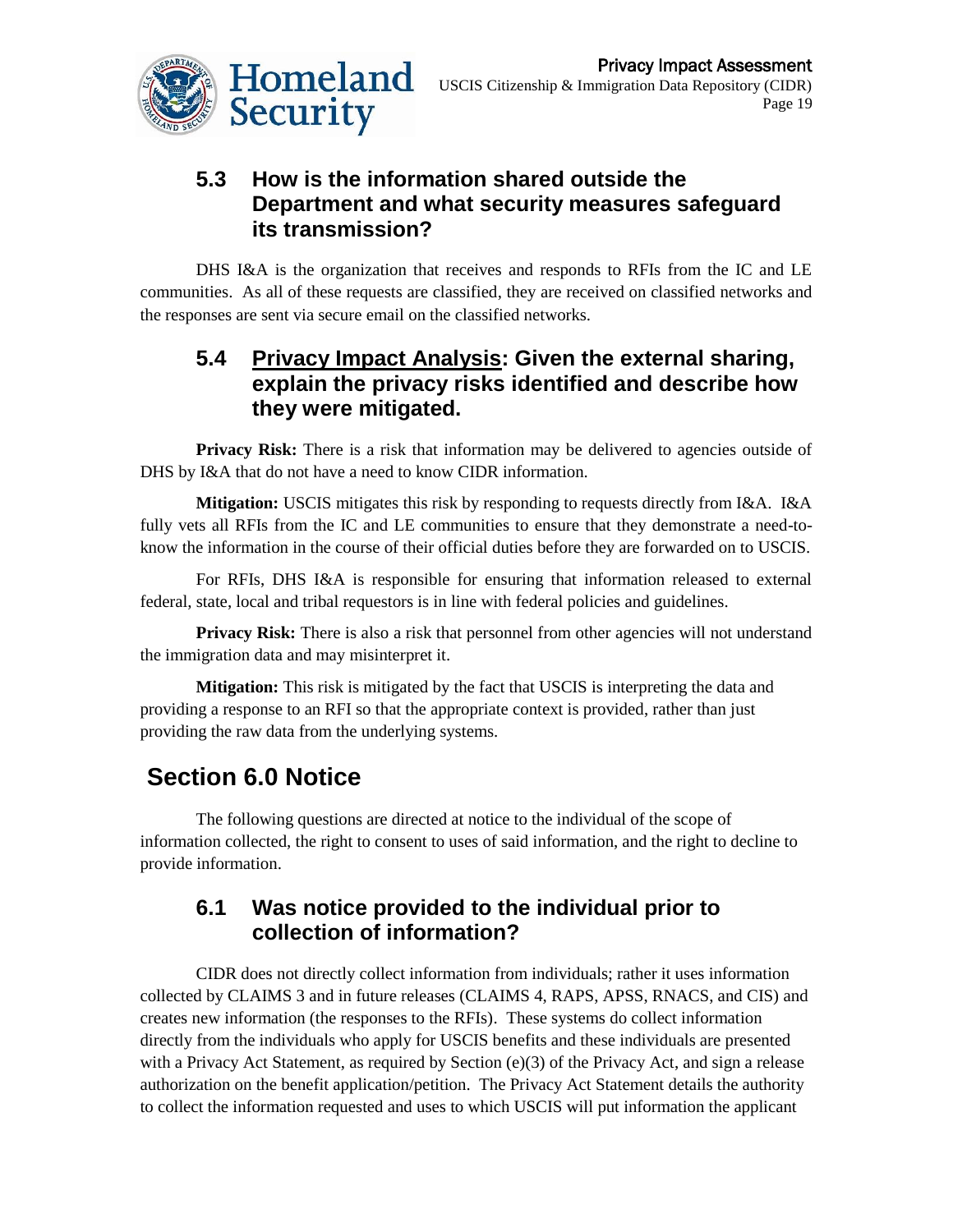

provides on immigration forms and in support of an application. The forms also contain a provision by which an applicant authorizes USCIS to release any information received from the applicant as needed to determine eligibility for benefits. Individuals are also notified through notices contained on the benefits applications that their information may be shared with law enforcement entities.

This PIA and the SORN DHS is publishing concurrently serve as public notice of the CIDR system, the information it collects and the use of the information contained within the system.

#### **6.2 Do individuals have the opportunity and/or right to decline to provide information?**

No. CIDR does not collect information directly from individuals thus opportunities to decline to provide the information do not exist.

#### **6.3 Do individuals have the right to consent to particular uses of the information? If so, how does the individual exercise the right?**

No. As previously noted, CIDR does not collect the information directly from the individual. The source systems that feed into CIDR provide notice to the individual that information contained on their benefits applications may be used as needed to determine eligibility for benefits or that their information may be shared with law enforcement entities. In most cases, because of the DHS law enforcement, immigration, or intelligence purposes for which CIDR's information is collected, the ability to receive consent is neither appropriate nor feasible.

#### **6.4 Privacy Impact Analysis: Describe how notice is provided to individuals, and how the risks associated with individuals being unaware of the collection are mitigated.**

Applicants for USCIS benefits are made aware that the information they are providing is being collected to determine whether they are eligible for immigration benefits. Each immigration form contains a provision by which an applicant authorizes USCIS to release any information from the application as needed to determine eligibility for benefits. Applicants are also advised that the information provided may be shared with other federal, state, local and foreign law enforcement and regulatory agencies during the course of the investigation.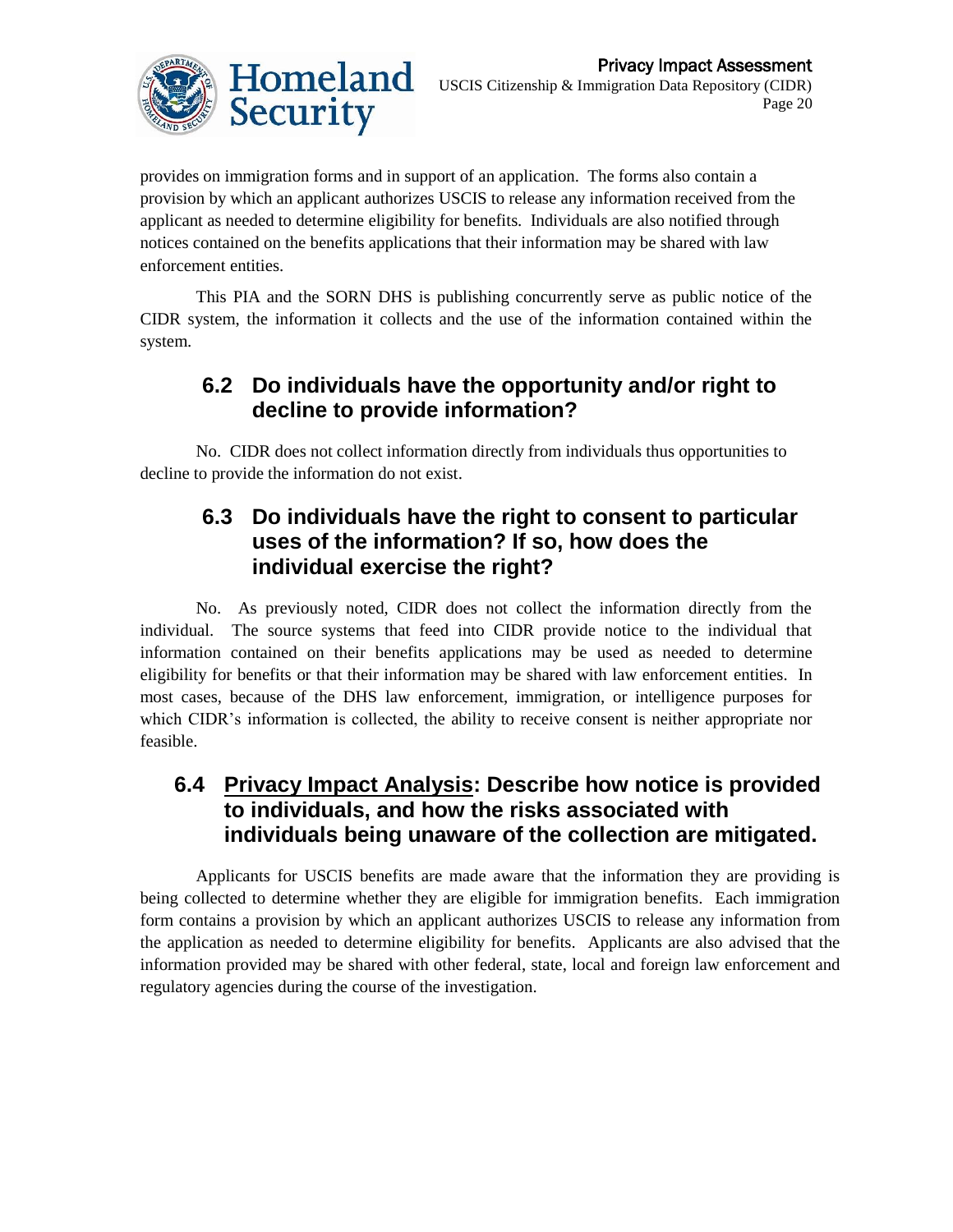

## **Section 7.0 Access, Redress and Correction**

The following questions are directed at an individual's ability to ensure the accuracy of the information collected about them.

#### **7.1 What are the procedures that allow individuals to gain access to their information?**

As noted in the SORN and the Notice of Proposed Rulemaking (NPRM) for the Privacy Act exemptions, DHS is exempting the records from general access provisions pursuant to 5 U.S.C. §552a (k). Each request for information within CIDR will be reviewed to determine whether or not the record within CIDR meets the requirements of the exemptions and, as appropriate, disclose information that does not meet the requirements. This does not prevent the individual from gaining access to his records. Persons may seek access to records maintained in the source systems that feed into CIDR, currently CLAIMS 3, and in future releases, CLAIMS 4, RAPS, APSS, RNACS, and CIS.

USCIS treats all requests for amendment of information in a system of records as Privacy Act amendment requests. Any individual seeking to access information maintained in CLAIMS 3, CLAIMS 4, RAPS, APSS, RNACS, and CIS and associated systems should direct his or her request to the USCIS FOIA/Privacy Act (PA) Officer at USCIS FOIA/PA, 70 Kimball Avenue, South Burlington, Vermont 05403-6813 (Human resources and procurement records) or USCIS National Records Center (NRC), P. O. Box 648010, Lee's Summit, MO 64064-8010 (all other USCIS records). The process for requesting records can be found at 6 C.F.R. Part 5. Requests for records amendments may also be submitted to the service center where the application was originally submitted. The request should state clearly the information that is being contested, the reasons for contesting it, and the proposed amendment to the information. If USCIS intends to use information that is not contained in the application or supporting documentation (e.g., criminal history received from law enforcement), it will provide formal notice to the applicant and provide them an opportunity to refute the information prior to rendering a final decision regarding the application. This provides yet another mechanism for erroneous information to be corrected.

Requests for access to records in this system must be in writing. Such requests may be submitted by mail or in person. If a request for access is made by mail, the envelope and letter must be clearly marked "Privacy Access Request" to ensure proper and expeditious processing. The requester should provide his or her full name, date and place of birth, and verification of identity (full name, current address, and date and place of birth) in accordance with DHS regulations governing Privacy Act requests (found at 6 C.F.R Part 5), and any other identifying information that may be of assistance in locating the record.

#### **7.2 What are the procedures for correcting inaccurate or erroneous information?**

CIDR does not maintain the official DHS record for the source system. Consequently, an individual cannot amend the source record via CIDR. An individual wishing to contest or amend a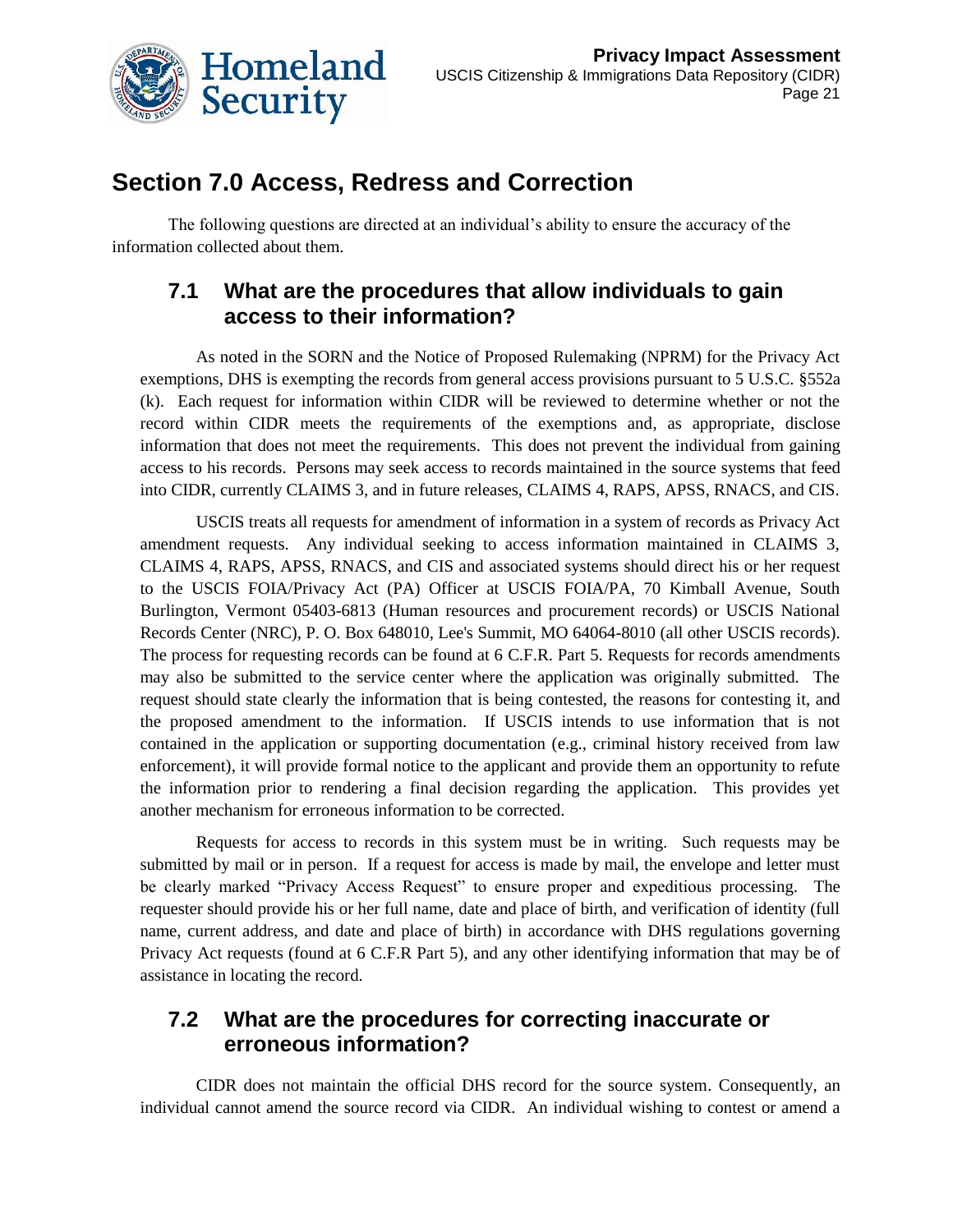

record in CIDR must request the correction to the source systems (CLAIMS 3, CLAIMS 4, RAPS, APSS, RNACS, and CIS), as these systems update CIDR on a daily basis. Individuals should submit requests as discussed in Section 7.1. The requestor should clearly and concisely state the information being contested, the reason for contesting or amending it, and the proposed amendment. The requestor should also clearly mark the envelope, "Privacy Act Amendment Request." The record must be identified in the same manner as described for making a request for access.

#### **7.3 How are individuals notified of the procedures for correcting their information?**

Privacy Act Statements, including notice of an individual"s right to correct information, are also contained in immigration forms published by USCIS. Concurrent with this PIA, DHS is also publishing a SORN covering the maintenance of CIDR. Both the SORN and this PIA provide individuals with notice regarding the procedures for correcting information. This PIA also provides similar notice.

#### **7.4 If no formal redress is provided, what alternatives are available to the individual?**

See Section 7.2.

## **7.5 Privacy Impact Analysis: Please discuss the privacy risks associated with the redress available to individuals and how those risks are mitigated.**

Since any new data generated and/or maintained in CIDR will be exempt from disclosure to individuals under the Privacy Act, individuals may have a limited ability to know about errors that might reside in the systems that feed into CIDR. However, because CIDR is used for application vetting and to respond to classified requests from I&A and the FDNS program, USCIS determined that permitting access to this information would not be appropriate and has filed the necessary Privacy Act documentation to claim an exemption pursuant to 5 U.S.C. §552a (k). RFIs that has been generated by other USCIS systems of records and uploaded to CIDR will be processed by obtaining information directly from those systems. Individuals still have the ability to gain access to and correct, as appropriate, records related to the underlying USCIS systems that feed into CIDR.

## **Section 8.0 Technical Access and Security**

The following questions are intended to describe technical safeguards and security measures.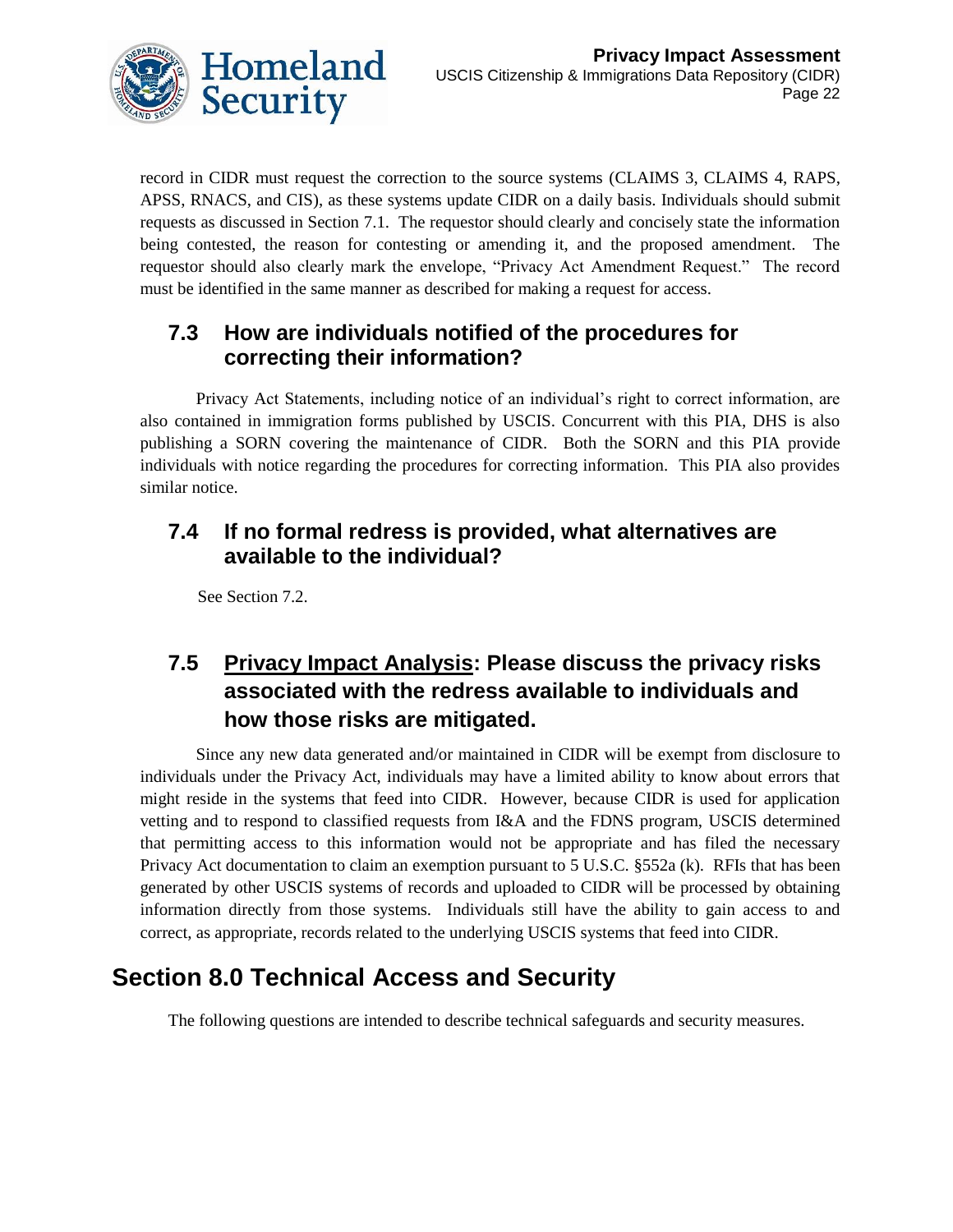

#### **8.1 What procedures are in place to determine which users may access the system and are they documented?**

The primary user groups having access to CIDR are authorized users within USCIS. An authorized user is a USCIS employee, assigned to work on CIDR, with appropriate clearances to review the classified incoming RFIs and respond.

#### **8.2 Will Department contractors have access to the system?**

Contractors will have access to the system, including CIDR developers and information technology operations and maintenance staff. Given that CIDR resides on DHS classified networks, authorized users (contractors and government staff) with access to information must possess proper security clearances. User access to CIDR will be limited as outlined in section 8.1.

#### **8.3 Describe what privacy training is provided to users either generally or specifically relevant to the program or system?**

The USCIS Information System Security Manager (ISSM) provides initial and annual Computer Security Awareness Training with an online training and testing application. This training addresses protecting sensitive information. After passing the background investigation, every employee that accesses the system must sign a "Rules of Behavior" agreement, which includes protecting sensitive information from disclosure to unauthorized individuals or groups. In addition, all users of the DHS classified networks must undergo yearly national security training and mandatory annual privacy training .

#### **8.4 Has Certification & Accreditation been completed for the system or systems supporting the program?**

CIDR received its Interim Authority to Test (IATT) from DHS on May 12, 2009. USCIS has submitted all C&A paperwork for CIDR and is awaiting the final Authority to Operate (ATO). CIDR will have an ATO prior to any user having access to the system.

#### **8.5 What auditing measures and technical safeguards are in place to prevent misuse of data?**

All queries of CIDR are logged as part of the application's audit trail. In addition, any report generated from CIDR is logged as well. The audit log includes the user"s name, query or report type, and a time/date stamp. These audit trails are stored for a minimum of five years (see section 1.7).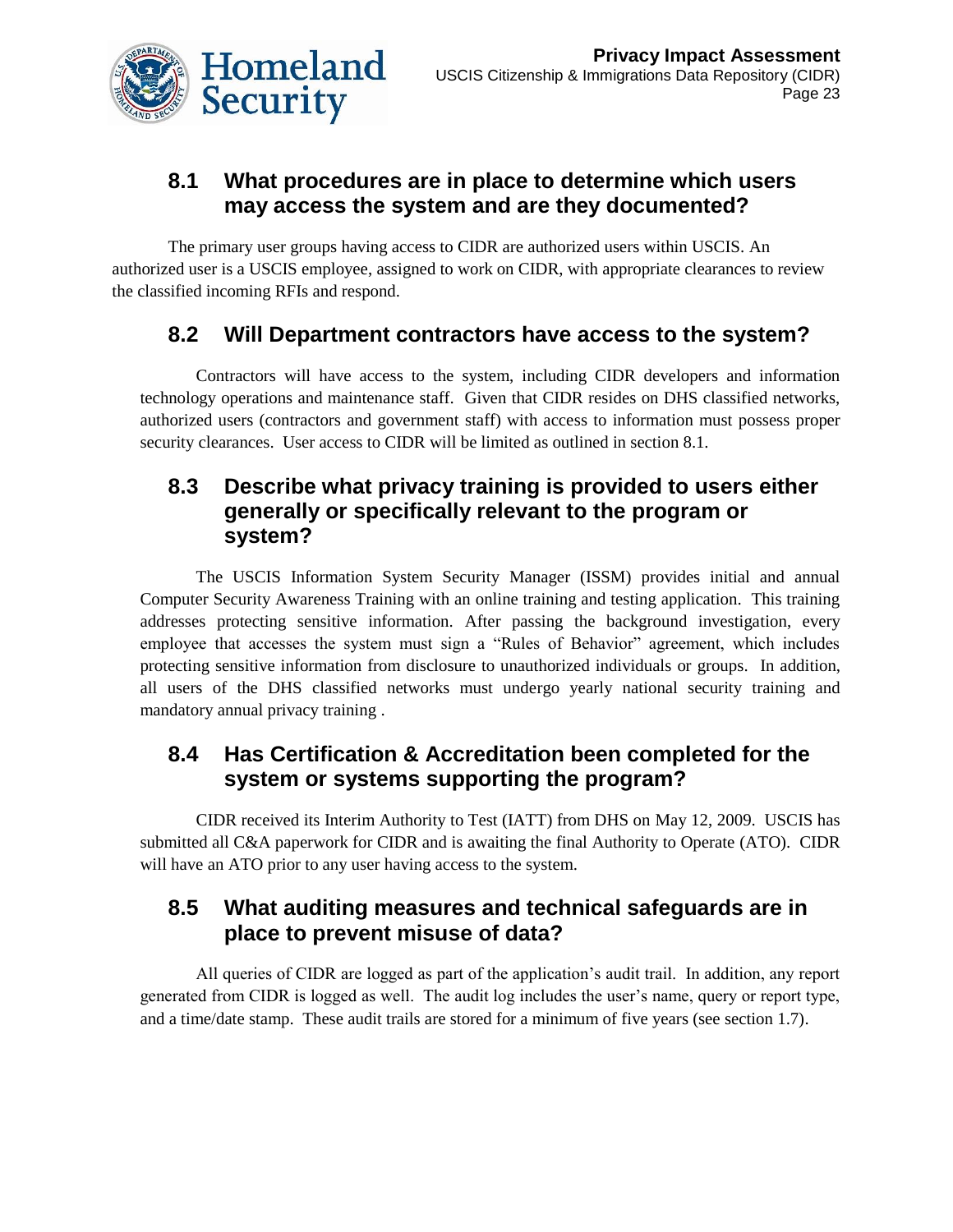

#### **8.6 Privacy Impact Analysis: Given the sensitivity and scope of the information collected, as well as any information sharing conducted on the system, what privacy risks were identified and how do the security controls mitigate them?**

The risk that PII will be used inappropriately is mitigated by security training that discusses how to protect sensitive information and by the use of audit mechanisms that log and monitor user activity. The assignment of roles-based usage to establish access requirements based on the user"s functions, and regular review of those roles, mitigates the risk that users will be able to access information they are not required to access.

# **Section 9.0 Technology**

The following questions are directed at critically analyzing the selection process for any technologies utilized by the system, including system hardware, RFID, biometrics and other technology.

## **9.1 What type of project is the program or system?**

CIDR is currently a copy of the CLAIMS 3 data set and in future releases will include CLAIMS 4, RAPS, APSS, RNACS, and CIS that resides on classified DHS networks and will provide authorized users the capability to:

- Analyze the information against other classified database systems for reasons of national security and immigration fraud;
- Provide responses to immigration RFIs that are received from other government agencies at the classified level; and
- $\bullet$ Provide responses to RFIs in which the subject's name is classified.

#### **9.2 What stage of development is the system in and what project development lifecycle was used?**

The CIDR system is developed and its authority to operate is pending.

#### **9.3 Does the project employ technology which may raise privacy concerns? If so please discuss their implementation.**

No, the project does not employ technology that raises privacy concerns that cannot be mitigated (see section 1.7).